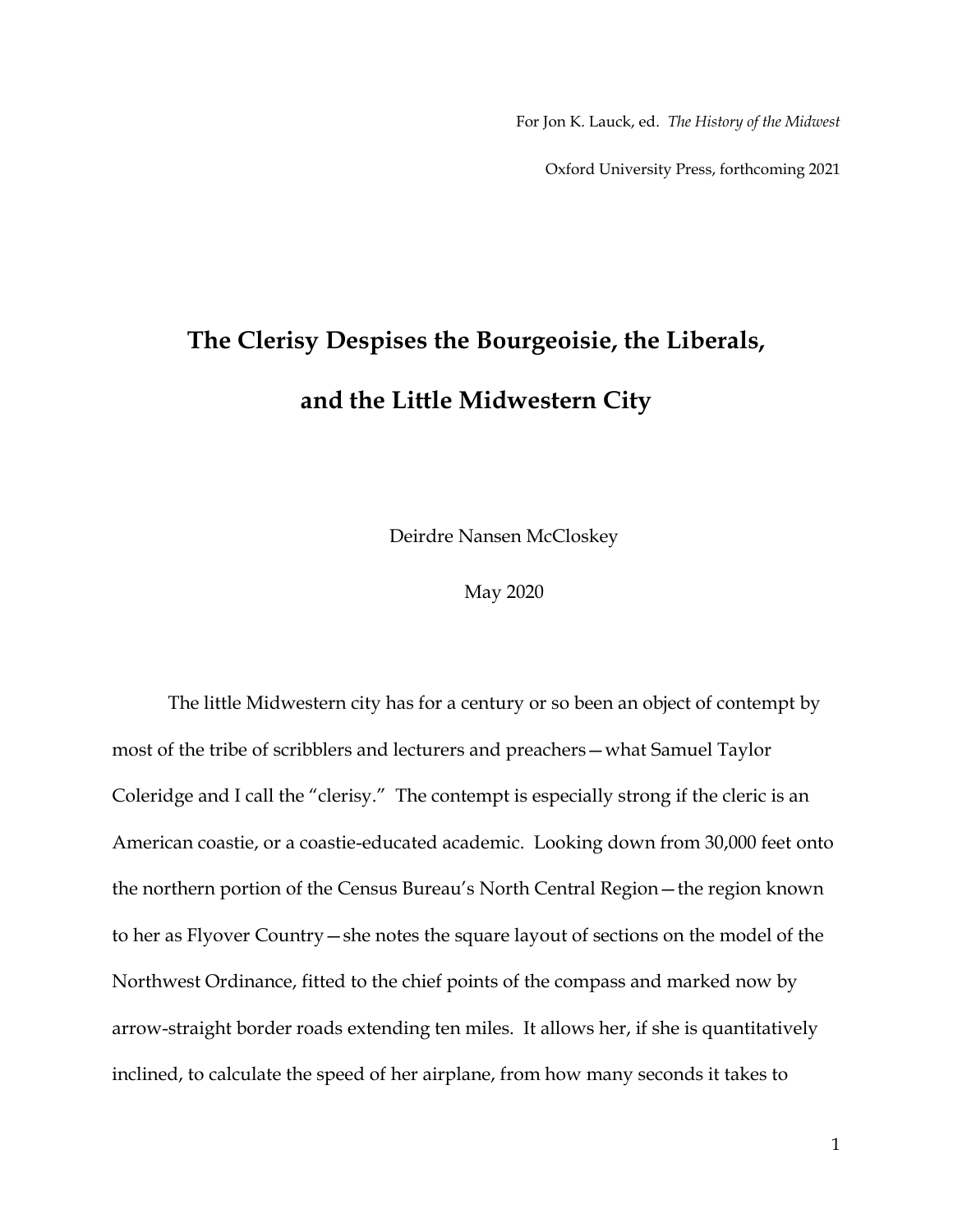traverse the square mile of the section. If she is a little familiar with Midwestern history on the ground, she will recognize the county seats, serving in their geographical hierarchy the quarter-section farms that once covered the Great American Desert. She shudders, and turns back to her copy of *The New York Review of Books*.

She might have a better opinion of the little cities of the Midwest if she had actually spent time in Dell Rapids, South Dakota or Columbus, Indiana or Iowa City, Iowa (T-shirt from Iowa Book and Supply, lampooning the coastie vagueness about vowel-states west of the Hudson: "University of Iowa, Idaho City, Ohio"). And if she had visited some county seats thereabouts she would surely appreciate the glorious, if slightly wacky, late 19th-century architecture of the county-court buildings, rising in the middle of the downtown squares. But mostly she won't, because she has read American fiction since 1922 and *Babbitt*. And she won't because she has taken so much from European ideologies of left or right, flourishing after the disappointments of the revolutionary year of 1848. The ideologies recommended hatred of the bourgeoisie and disdain for the bourgeoisie's ideology of liberalism. In 1935 the liberal Dutch historian Johan Huizinga noted that the hatred had long become general among the European clerisy. "In the 19th century," he wrote, "'bourgeois' became the most pejorative term of all, particularly in the mouths of socialists and artists, and later even of fascists."<sup>1</sup> The

<sup>1</sup> Johan H. Huizinga, 1935, "The Spirit of the Netherlands," pp. 105-137 in Huizinga, *Dutch Civilization in the Seventeenth Century and Other Essays;* Pieter Geyl and F. W. N. Hugenholtz, eds.; A. J. Pomerans, trans.; London: Collins, 1968.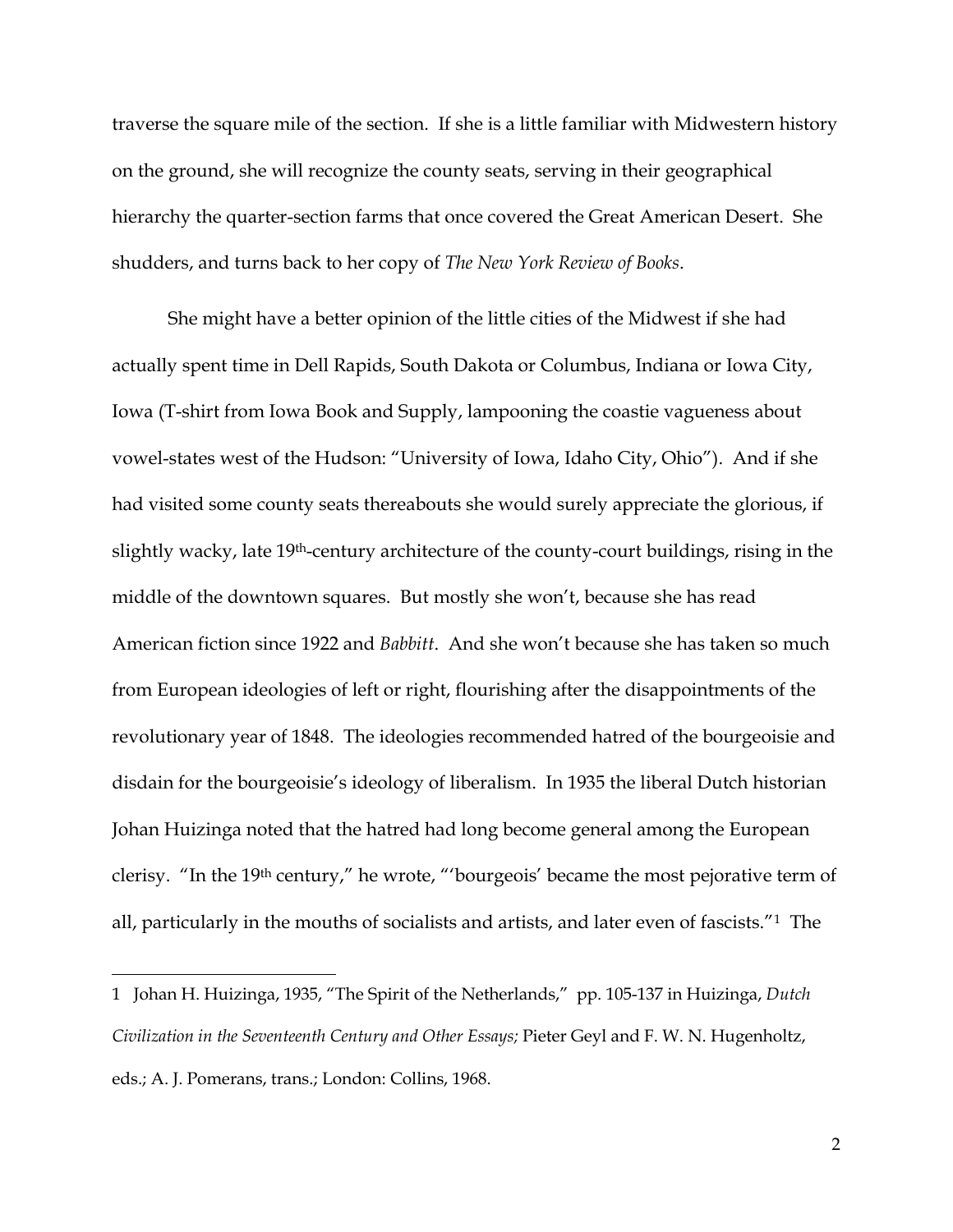liberals of Huizinga's sort were damned along with the bourgeoisie they admired. A Dutch left-wing poem in the 1930s, written on a slow news day by the editor of a local newspaper—he was fired for printing it—speaks of the conservative wing of his colleagues of the clerisy, "*de dominee, de dokter, de notaris*," the minister, the doctor, the lawyer-notary, who together strolled complacently on Arnhem's town square of an evening. "There is nothing left on earth for them to learn,/ They are perfect and complete,/ Old liberals, distrustful and healthy."<sup>2</sup>

The clerisy of Holland, Germany, Britain, and especially France came to hate merchants and manufacturers, and anyone who did not admire the anti-bourgeois clerisy's books and paintings. Flaubert declared somewhere (and everywhere), "I call bourgeois whoever thinks basely." He wrote to George Sand in 1867, "*Axiome: la haine du bourgeois est le commencement de la vertu*," which is to say, it is an axiom that hatred of the bourgeois man is the beginning of virtue.<sup>3</sup> An educated American coastie aches to be virtuous so, and she has learned that nothing is more hatefully bourgeois in America than Sinclair Lewis's George F. Babbitt.The Trump vote recently reinforced it*. Bad* 

3 Flaubert (May 10, 1867), in *Oeuvres complètes et Annexes. Correspondance*, p. 5883.

<sup>2</sup> Reprinted and translated in Han van der Horst, *The Low Sky: Understanding the Dutch.* Schiedam: Scriptum*,* 1996, p. 142. The poem, by Jan Gresshof, was called "Liefdesverklaring," or "Love-Declaration."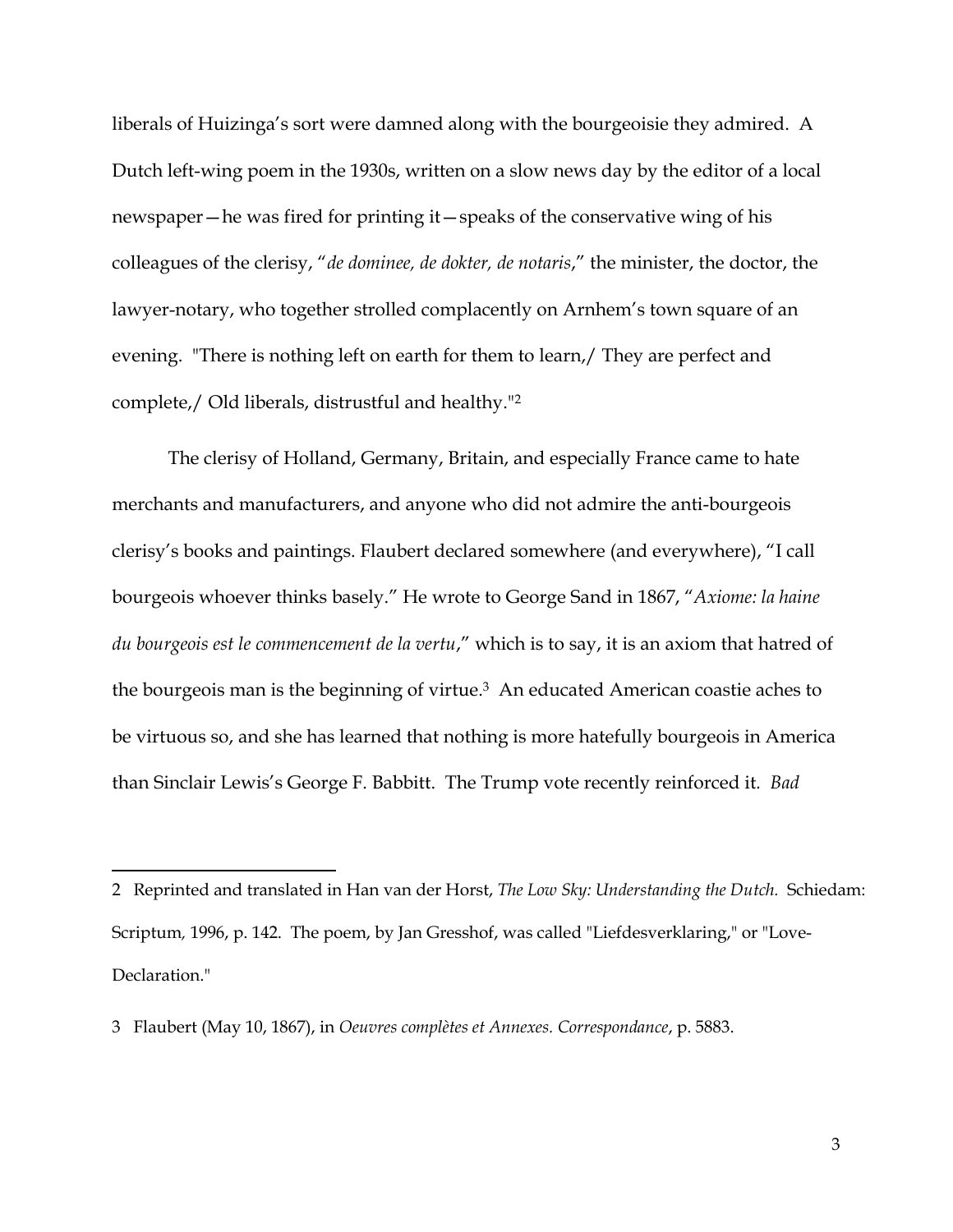Babbitt. *Bad* bourgeoisie. *Bad* Battle Creek, Michigan (Calhoun County in 2016: 53.6% Trump).

The American coastie's hatred of the bourgeoisie does not extend to human gatherings in the Midwest smaller than Winesburg, Ohio or larger than Indianapolis, Indiana. The individual farm, for instance, has long been elevated in such books as *The Wonderful Wizard of Oz* (1900, musical 1902, movie 1939, second musical 2011) to the rough-hewn dignity of Aunt Em. The elevation has persisted as nostalgia well after Americans left farming. In 1900, 40 percent of the US population lived on farms. Now it's 2 percent and falling, a high percentage of the remnant working at second, non-farm job such as truck driving. Yet an American of the clerisy in New York or Los Angeles still dreams sweetly of the Midwestern family farm, declaring stoutly his opposition to corporate farming (1 percent of farms, although 10 percent of their output) and to the expansion of urban land into the surrounding countryside (taking in total over the past twenty years about 2 percent of existing farm acreage). Bucolic nostalgia for the family farm, as in the charming animated movie *Babe* (1995), persists into an age in which three-quarters of the population of the Midwest live in "urban areas" (above 2,500 souls, and the bulk of them in places above 50,000).

The mythology of the family farm has consequences, as mythologies often do. It has allowed farm-state senators to finagle subsidies from the rest of the population, such as quotas for ethanol in gasoline or for taxpayer-subsidized crop insurance. When Helen in the 1950s expressed sympathy for her uncle Oliver in Watseka, Illinois about

4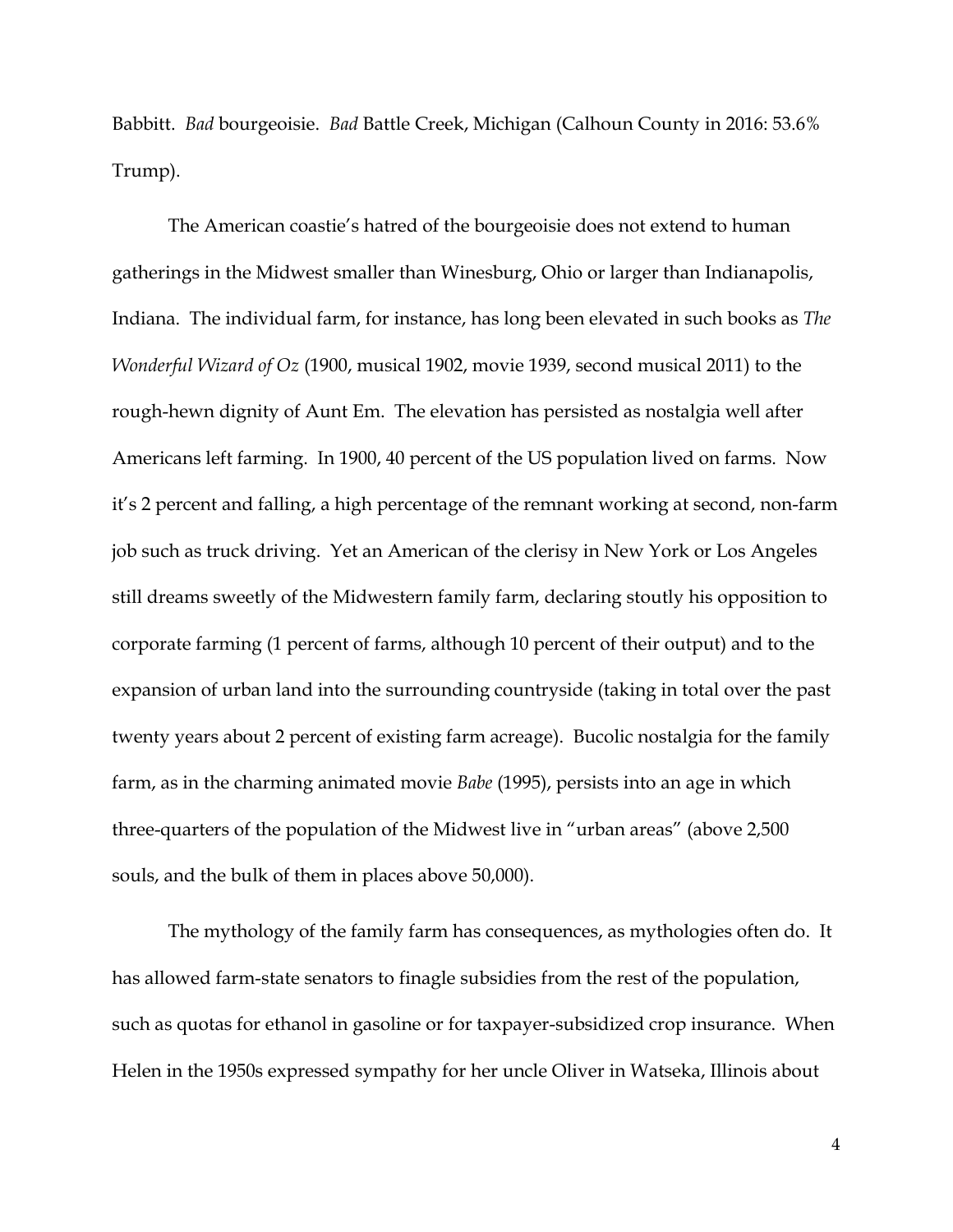his failed crop of soybeans that year, he replied, "Don't worry, honey. I earn more from Federal crop insurance than from a good crop. I don't farm the land. I farm the government." Among the New Deal's well-intentioned but helter-skelter and sometimes disastrous schemes (which lengthened the Great Depression in the US by many years compared with, say, the UK or Canada) so-called marketing orders still erect cartels to raise the prices to consumers of milk, oranges, potatoes, and onions. The quota protection of US sugar grown from cane or beet keeps the US price twice as high as in Mexico or Brazil. It's been hard on candy manufacturers in Chicago. Yet the Americans intone: "The poor, poor family farmers." Not the poor, poor consumers of onions or makers of candy.

And at the other end of human gatherings, the big Midwestern cities, especially Chicago, are accorded their own nostalgic if not so sweet mythology. Not "poor, poor" but "tough, tough." "Hog butcher for the world, / Tool maker, stacker of wheat, / Player with railroads and the nation's freight handler; / Stormy, husky, brawling, / City of the Big Shoulders." Chicago still claims to have big shoulders, but in truth it's been taken over the narrow shoulders of nurses, accountants, and retail clerks. The Union Stock Yard closed in 1971. The tool makers moved out. The huge grain elevators in the port of southern Chicago stand empty. Rail passengers are a few percent of what they were in 1945, when "change in Chicago" was the watchword (every big metropolis in the railway age prevented travelers from by-passing their hotels and taxis and restaurants: Paris, London, Berlin). Only the freight handling remains, in container trains trundling from Long Beach to Boston—though the freight trains through Chicago

5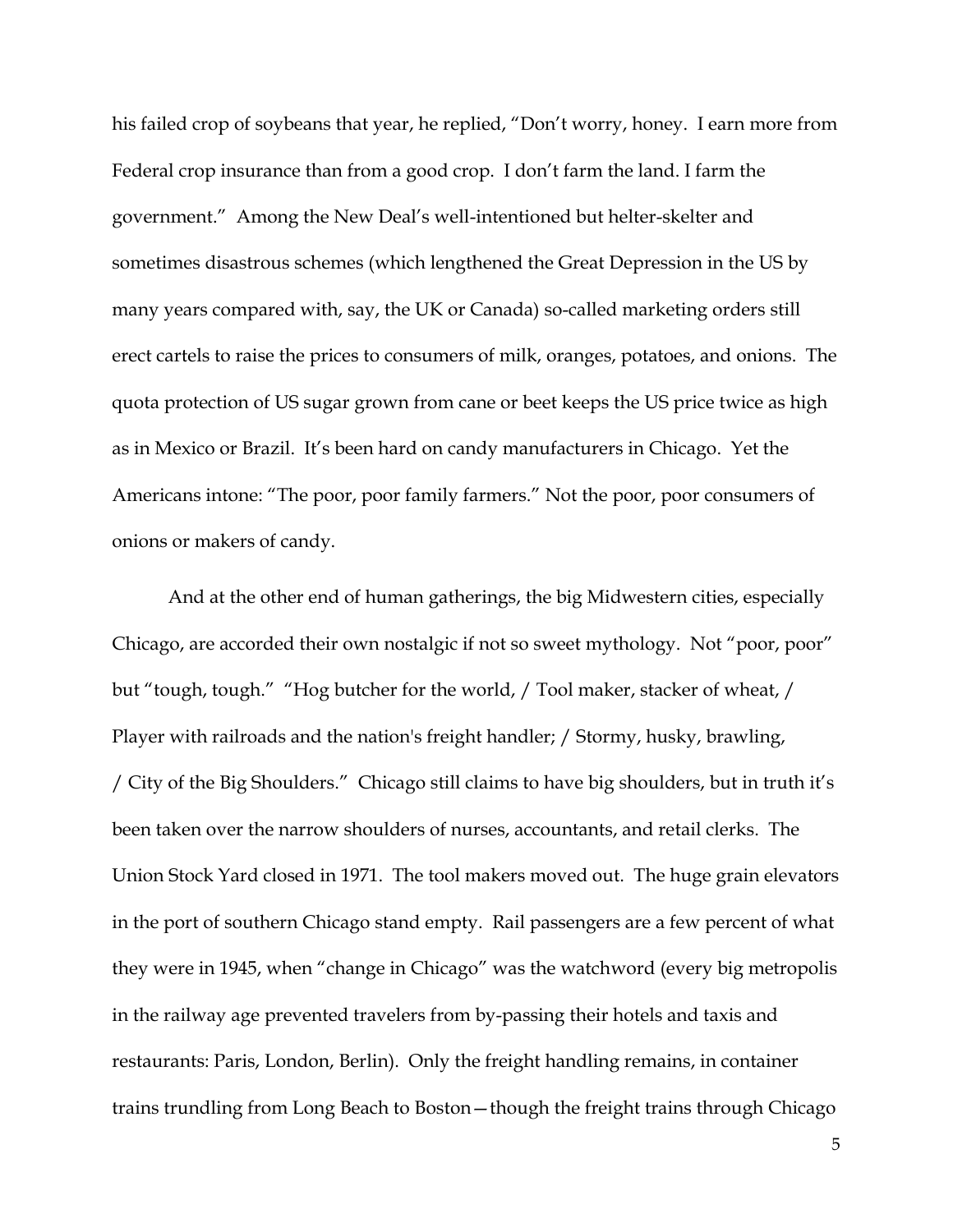are diverted to hump yards close to, of all undignified placements, the airports. Our airplane coastie noticed one of them when she changed in Chicago.

The contempt for the little Midwestern city is further narrowed to its bourgeois men. The rest of the population gets a pass, the wives, the workers, the children. The men gathered at the Kiwanis Club are the ones carrying the disease of being middle class. A bourgeois man in America does not, even in his own opinion, have the moral luck to be a real hero, that is, a knight or pirate or captain. In 1922 Lewis savagely spoofed in six pages the morning drive to his real estate office of Babbitt, a manly head filled with boyish tales of courage: "To George F. Babbitt, as to most prosperous [male] citizens of Zenith, his motor car was poetry and tragedy, love and heroism. . . . The office was his pirate ship but the car his perilous excursion ashore. . . . Babbitt . . . devoted himself to the game of beating trolley cars to the corner . . . a rare game, and valiant. . . . [Even parking his car] was a virile adventure masterfully executed."4 Lewis was skilled in mimicking in free indirect style the thoughts of people he despised. In Lewis's novels the characters whose thoughts are mimicked less convincingly are his alter-egos of the clerisy.

The clerisy, especially in a United States lacking a real aristocracy, thinks of itself as a new class of knights unsullied by the merely bourgeois values of its fathers. But it

<sup>4</sup> Lewis, *Babbitt,* 1922, Chapter III.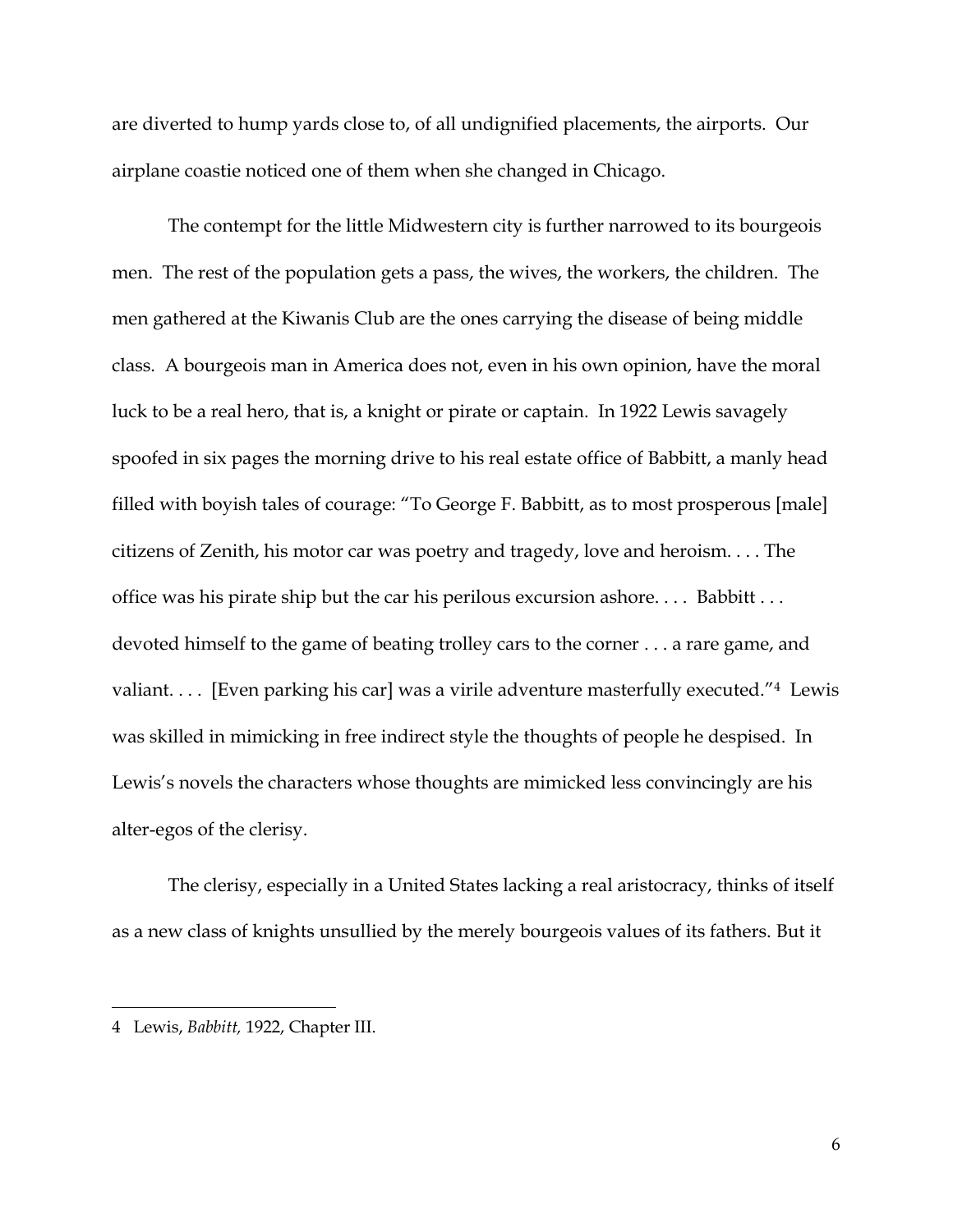thinks so uncritically. Lewis was of course himself entangled in such risibly bourgeois values. And anyway he got his bread and motor car and real estate from them. Modern male writers, especially American male writers, allow themselves an aristocratic pose, grace under pressure, death in the afternoon, but are amused by other people taking it. Twenty years after *Babbitt*, James Thurber (ditto for his class entanglement) was still making fun of the bourgeois man's dreams of glory:

> "We're going through!" .... "We can't make it, sir! It's spoiling for a hurricane, if you ask me." "I'm not asking you, Lieutenant Berg," said the Commander. "Throw on the power lights! Rev her up to 8500! We're going through!" The pounding of the cylinders increased: ta-pocketa-pocketa-pocketapocketa-pocketa. . . .

"Not so fast! You're driving too fast!" said Mrs. Mitty. "What are you driving so fast for?"

"Hmm?" said Walter Mitty. He looked at his wife, in the seat beside him, with shocked astonishment.<sup>5</sup>

"How useful it would be from time to time," wrote Huizinga, "to set up all the most common political and cultural terms in a row for reappraisal and disinfection." We need still to do it with the two words Huizinga pointed to, both of which are especially relevant to the little Midwestern city: "liberal" and "bourgeois." Huizinga hoped that "liberal would be restored to its original significance and freed of all the

<sup>5</sup> James Thurber, "The Secret Life of Walter Mitty," *The New Yorker*, March 18, 1939, first paragraph.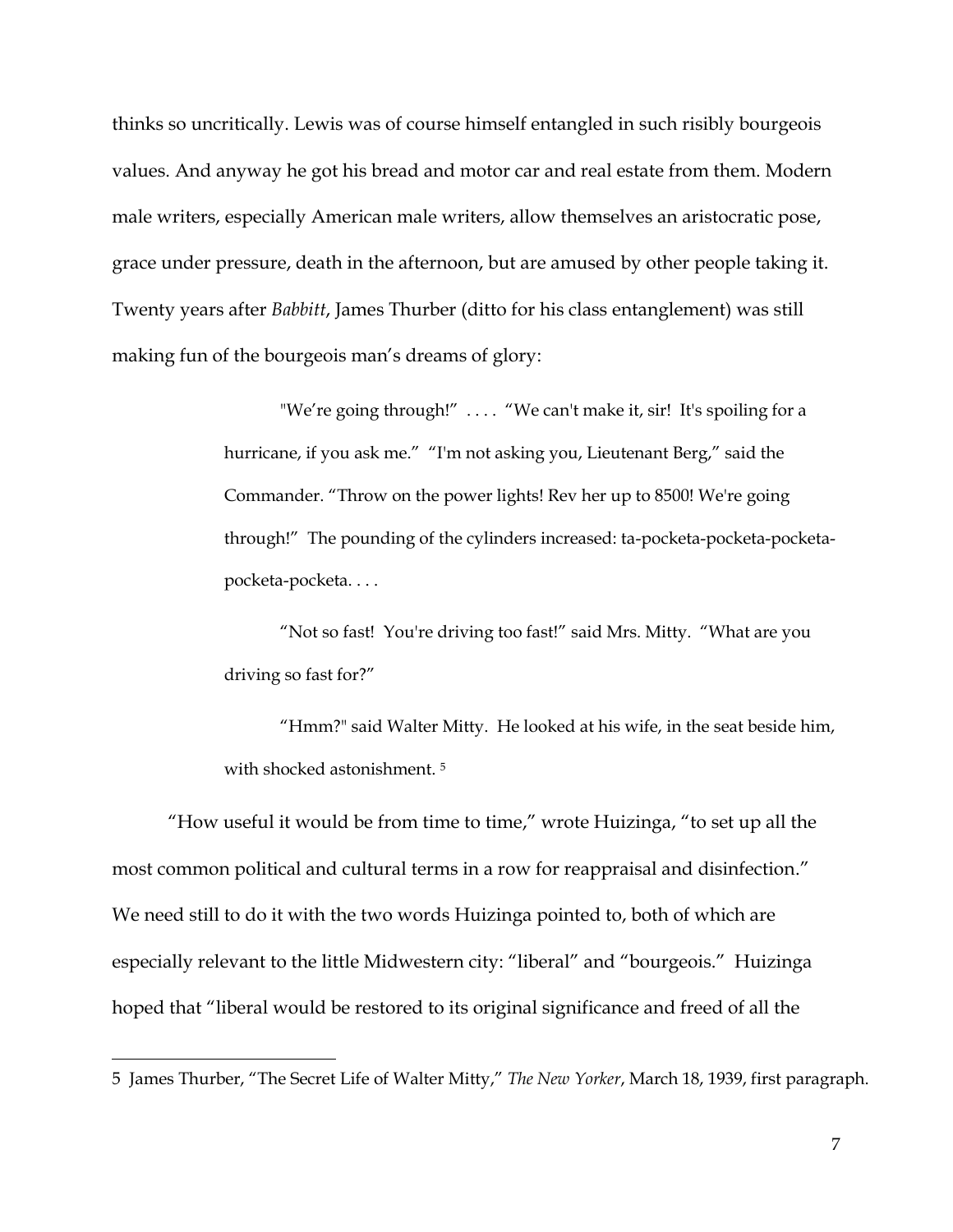emotional overtones that a century of party conflict has attached to it, to stand once again for 'worthy of a free man.'" Thus Latin *liber*, in the *Oxford Latin Dictionary,*  "possessing the social and legal status of a free man (as opp. to slave)," that is, as opposed to having a human overlord empowered with physical coercion. And the other word: "if bourgeois could be rid of all the negative associations with which envy and pride, for that is what they were, have endowed it, could it not once more refer to all the attributes of urban life?"<sup>6</sup> The two words are connected substantively. Liberalism flourished historically among the bourgeoisie—though the European clerisy wants to deny the connection, and the American clerisy to change "liberalism" to mean "social democracy."

The mythology of hateful and hated bourgeoisie, like the mythology of the family farm or broad-shouldered Chicago, has consequences, many of them not so good. In particular it undermines a true liberalism, what the blessed Adam Smith called "the obvious and simple system of natural liberty."<sup>7</sup> The true liberalism of Smith or John Stuart Mill is not right wing, reactionary, or some scary creature out of *Dark Money*. It stands in the middle of the road—recently a dangerous place to stand—being tolerant and optimistic and respectful. The true liberal is anti-statist, opposing the impulse of people to push other people around with the visible fist of government. It's

<sup>6</sup> Huizinga 1935 (1968), p. 112.

<sup>7</sup> Smith, *The Wealth Of Nations*, Book IV, Chapter IX, p. 687, para. 51.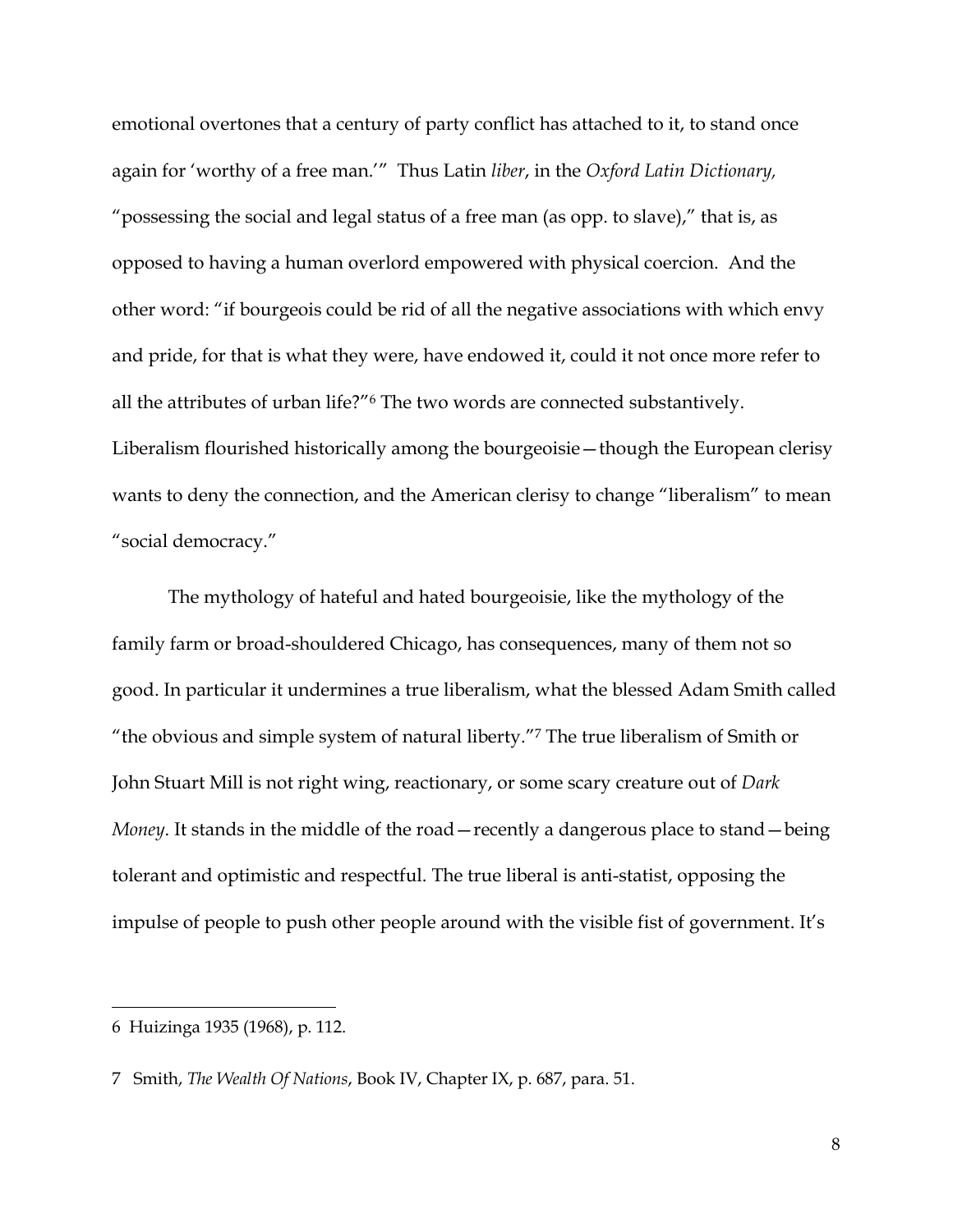not "I've got mine," or "Let's be cruel." Nor is it "I'm from the government and I'm here to help you, by force of arms if necessary." It's "I respect your dignity and am willing to listen, really listen, helping you when you wish, on your own terms." It's worth protecting.

We need to rethink the automatic contempt for the liberal bourgeoisie of Zenith and Middletown. The project is to explain the Red States to the Blue, the Midwest to the East and West, the Flyover States to the coasties, the old liberals to the progressives, the bourgeoisie to the clerisy. Or, in an older vocabulary, to explain America to Europe. Or still older, Rome to Greece. And to counter the coastie's contempt at 30,000 feet, and to question her devotion to a European ideology recommending an illiberal hatred of the bourgeoisie.

## **§**

Among the actual aristocracy and its hangers-on, of course, the hatred of liberalism and the bourgeoisie is ancient. In the Confucian ideology of, say, Japan, the ranking was emperor, shogun, daimyos (that is, barons), samurai, peasants, *merchants*, night-soil men and Koreans. At Rome the senatorial class was forbidden to engage in trade, though in truth of course it earned a little on the side, by secret ownership of tenement buildings in Rome or silent partnerships in commercial ventures to Egypt. The Aryan (that is, Iranian) invaders of northern India brought with them the Indo-European ideology of class: Brahmin/priest, Kshatriya /warrior, Vaishyas/fatmers (and if they are lucky merchants), Shudras/laborers, and Untouchables.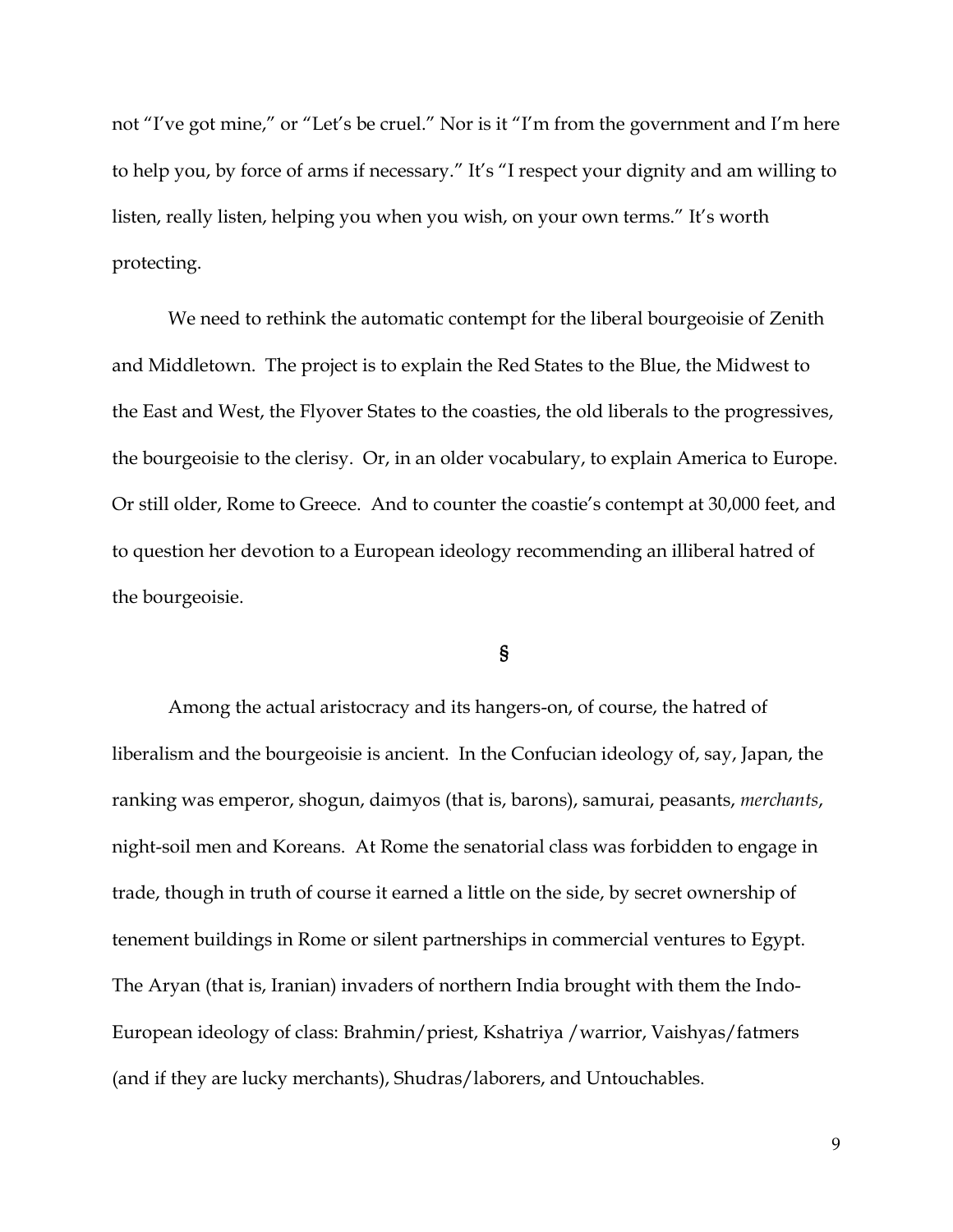Chaucer's "very perfect, gentle knight" in *The Canterbury Tales* c. 1400 had a brother who was a priest and another who was a peasant farmer (pointedly leaving out the merchants)—the three Indo-European classes imagined as sweetly cooperative, as against the cheating profit-seekers down in the marketplace. (Likewise in *The Wonderful Wizard of Oz* L. Frank Baum imagined on Dorothy's uncle's farm in Kansas a sweetly cooperative working class in the three hired hands, who appear in her dream as the Scarecrow, the Tin Man, and the Cowardly Lion*.*) Chaucer elsewhere in "The General Prologue" of the *Tales* describes four of the five solidly middle-class figures—the Merchant, the Reeve (that is, a steward of his master's estate), the Miller, and the Doctor of Physik—as (typically in medieval literature) vain, cheating dealers. (Likewise in *The Wonderful Wizard* the dealer in patent medicines traveling through Kansas appears in the dream as the cheating Wizard, albeit cheating incompetently and in the end sweetly.) Chaucer's Merchant, Donald-Trump style, is "proclaiming always the increase of his winning." "Full rich [the Reeve] had a-storèd privily," cheating his master out of the crop. "Well could [the Miller] steal corn, and charge its toll thrice." The Doctor "kept the gold he won [that is, earned] in pestilence. / For gold in physik is a cordiàl [that is, in medicine is a cure]. / Therefore he lovèd gold in speciàl." (Likewise American literature from Mark Twain and Charles Dudley Warner, *The Guided Age: A Tale of Today* (1873) to John Updike's novels of Harry "Rabbit" Angstrom (1960, 1971, 1981, 1990) has been arrayed against the bourgeoisie—in those cases all of it and not especially the bourgeoisie of the small Midwestern city.)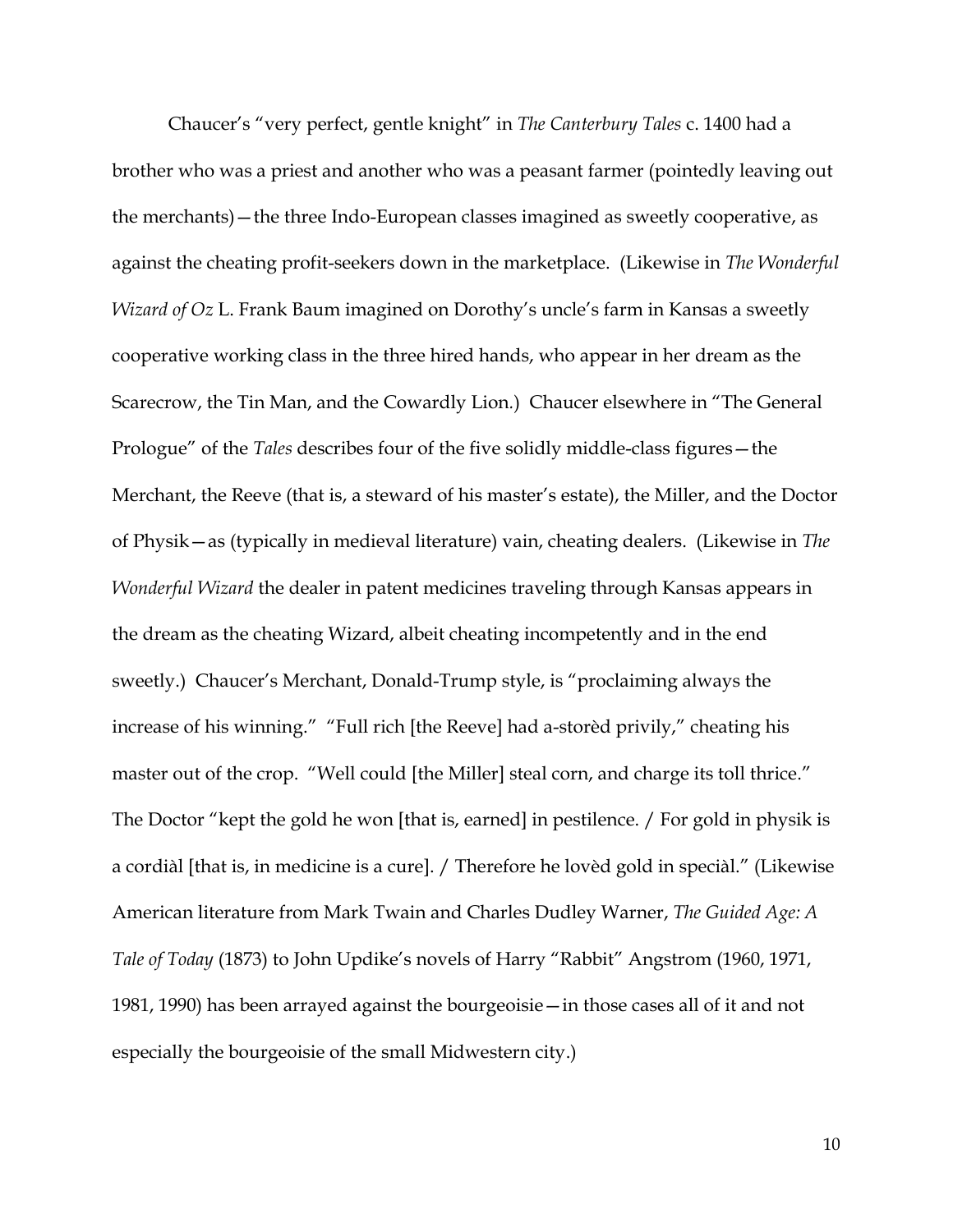Chaucer, though, had a firm enough grasp on reality that he portrayed the literal clerics, too, as profit seekers. (The American clerisy from Lippmann to Obama, though, exempts itself from the charge of greed.) A non-bourgeois, religious figure in Chaucer, a seller of papal pardons, is said to be as eager "to win silver as he full well could." The begging Friar, likewise, hears confessions only from rich people, men hard of heart who cannot truly feel sorrow for their sins, and "therefore instead of weeping and prayers / Men must give silver to the poor friars." (Likewise the American clerisy does in fact seek silver in pay at the office and in bargains at the supermarket and in honorpayment from Guggenheim fellowships, while disdaining the greed of a bourgeoisie provisioning the world.)

One must not of course get carried away with literary examples, whether *Babbitt* or Chaucer. They are not scientific reports, but expressions of ideology. As a leading student of early Italian commerce points out, Chaucer's or Boccaccio's or other imaginative "portrayals" of merchants are "organized by a complex system of stereotypes and rhetorical images often resulting from ancient cultural models."8 In David Lindsay's court play in the mid 16th century *A Satire of the Three Estates* a Merchant's obsession with the sins of the literal church clerisy, for example, is a

<sup>8</sup> Giacomo Todeschini, "The Theological Roots of Medieval/Modern Merchants' Self-Representatio," pp. 17-48 in Jacob and Secretan, eds., Jacob, Margaret C., and Catherine Secretan, eds.,*The Self-Perception of Early Modern Capitalists*, New York: Palgrave Macmillan, 2008, p. 23.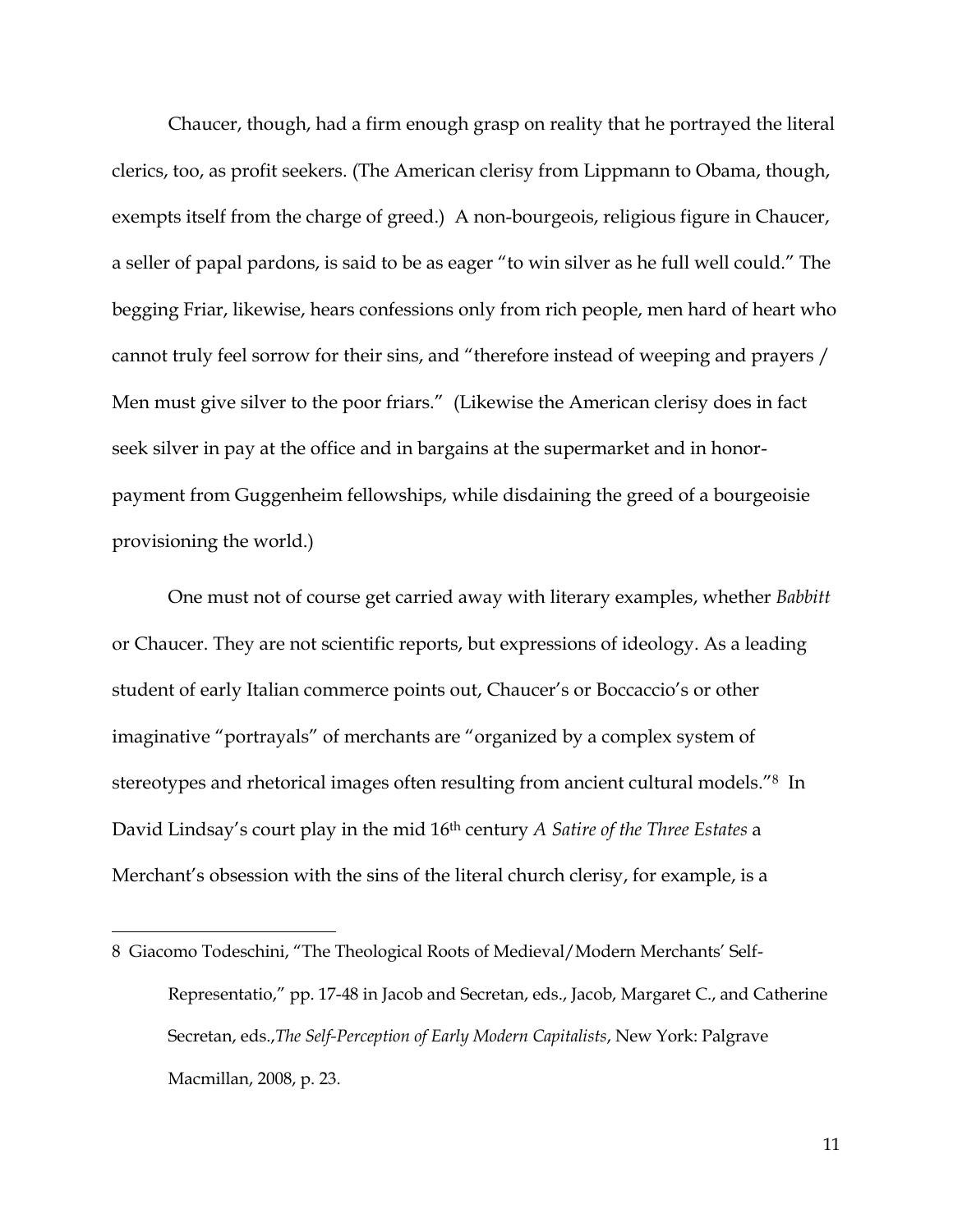standard turn in medieval literature, one estate complaining about the other instead of answering the (presumably true) charges just mentioned against itself.<sup>9</sup> Literary and other texts are not somehow "objective" reports from the cultural frontier: it is not objectively true that Zenith was full of Babbitts, though about Muncie, Indiana the Lynds claimed with sober scientific rhetoric that it was.

In the secularized theology that governs modern anti-business ideology, a rich man may enter the kingdom of heaven if he is temperate in his pursuit and use of wealth. Bill Gates became OK after his wife and Warren Buffett persuaded him to turn to philanthropy. Before, when he was merely providing people with an operating system that they gladly paid for (defective though it is), he was adjudged "greedy." (Yet when writers and musicians and artists and other members of the clerisy provide works that people gladly pay for, defective though the art is, they are viewed as noble venturers—Picasso or Pound or Charlie Parker having no greed for fame or silver.) Nowadays, at least outside of the corrupting theories of some economists, most normal people judge it blameworthy in a merchant to pursue wealth immoderately, extravagantly, tastelessly, ungenerously, and without concern for the welfare of the poor or the magnificence of the city. Consider Martin Shkreli raising the price of a cheap

.

<sup>9</sup> Sir David Lindsay, 1552–1554, "Ane Satyre of the Thrie Estaitis," in Greg Walker, ed., *Medieval Drama: An Anthology*, pp. 541–623, Oxford: Blackwell, 2000.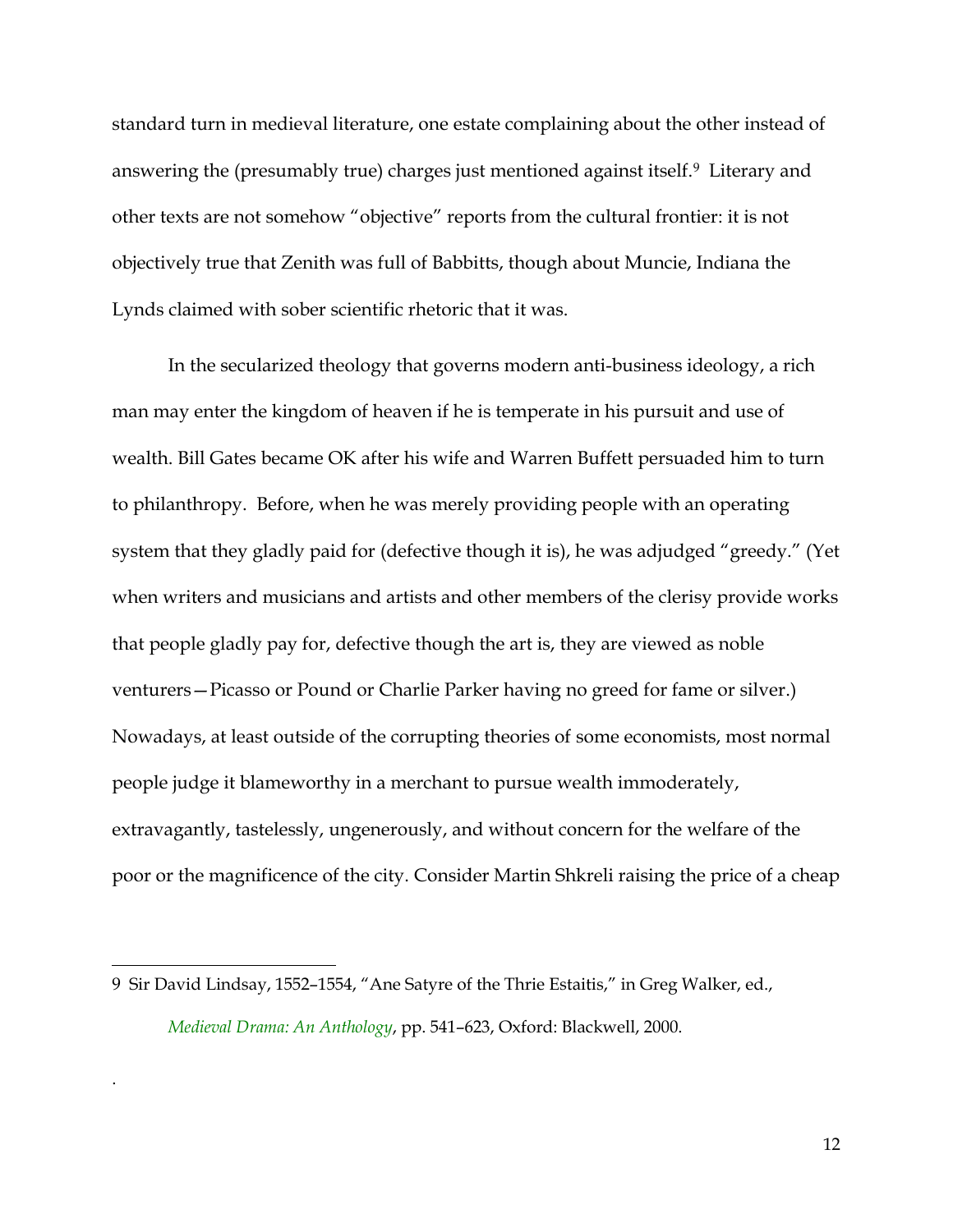anti-parasitic drug by a factor of 56, or in an earlier era Jeffrey Skilling of Enron inspired in management style by Richard Dawkins' *The Selfish Gene*, or in a still earlier era Leona Helmsley, The Queen of Mean, who agreed with our era's Donald Trump that "We don't pay taxes; only the little people pay taxes."

The American bourgeoisie moralizes its riches as just rewards for cowboy courage, or as a democratic creed of permissions used. The Hindu bourgeoisie moralizes its riches as the favor of Ganesh or the expression of spiritual worth from a previous reincarnation or as provisioning for those pesky cousins. As behavior, of course, a sheer materialism without sincere reference to the transcendent is common enough in all societies, bourgeois or not. But it is the official theory of none. Official theories are about the transcendent, a Beyond. Every human yearns for it.

And so the American millionaires, and more so the billionaires, will advocate and often practice a gospel of wealth specifically American. Andrew Carnegie—all right he was Scottish, too—gave away all his fortune. In France the rich are liable to reply that they were taxed at the office, and *l'État* therefore will provide. When Liliane Bettencourt, as heiress to the L'Oréal cosmetics fortune the richest woman in the world, set up a charity to offset the well justified opinion that she was a selfish jerk, she endowed it with . . . a half of one percent of her wealth. Not so across the waters. Carnegie viewed the rich, as many did in the first age of Darwin, as men who had by the very fact of richness proven themselves the best stewards of the world's wealth. But he viewed himself, by a doctrine parallel to the Jewish one of *tzedakah,* as the good

13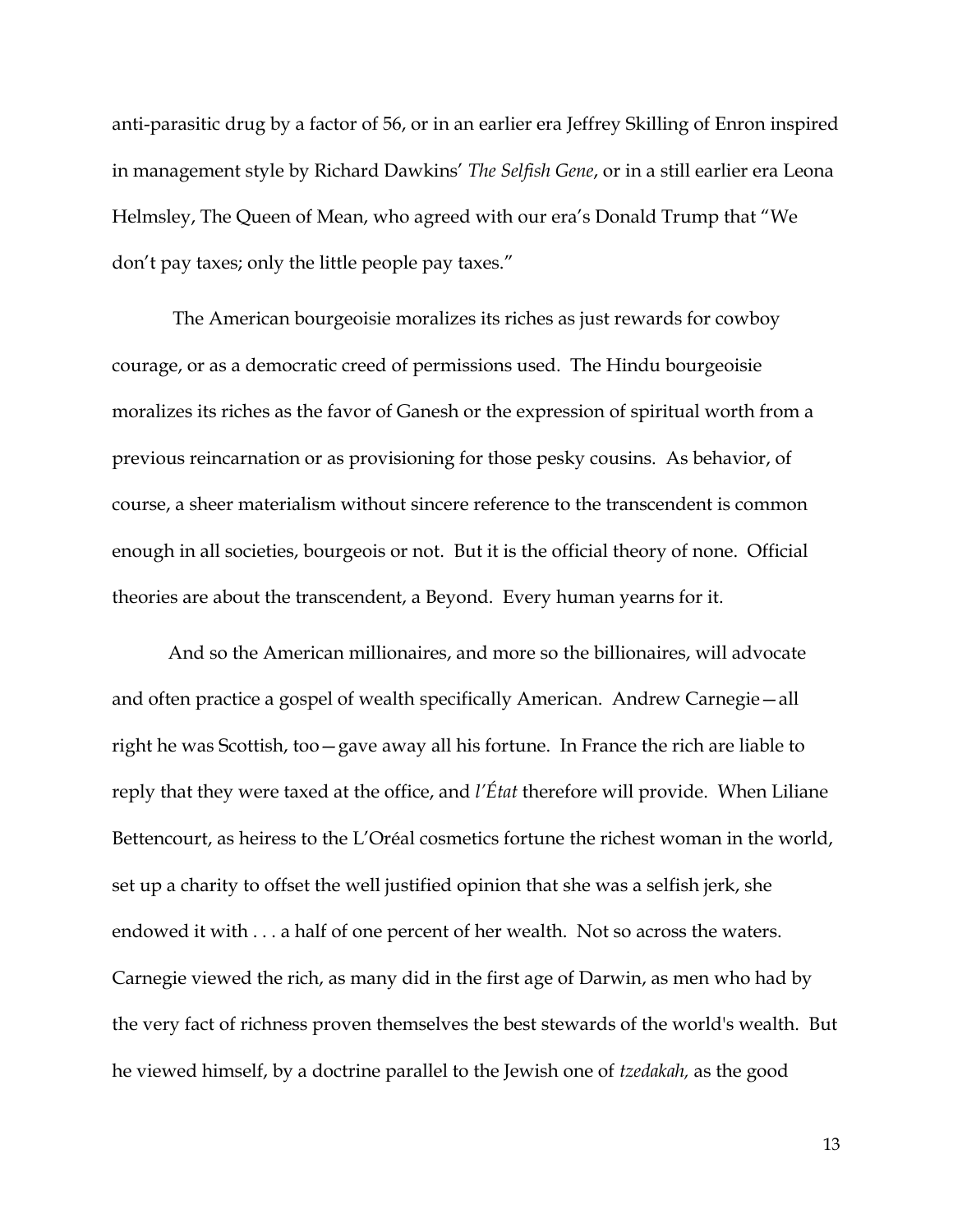steward only for life and only if he spent his wealth in good works. "The man who dies thus rich dies disgraced. Such, in my opinion, is the true gospel concerning wealth, obedience to which is destined some day to solve the problem of the rich and the poor."<sup>10</sup> It didn't. Only the doubling and redoubling and then again redoubling of real wages earned by the US poor from his time to the present did so, a factor of 8 unattainable by charity or by compelled redistribution. But anyway, as the richest man in the world he carried out his gospel, if not perhaps other portions of the Christian one. Not ay one-half of one percent, but one hundred percent, near enough. You have not heard of a rich Carnegie after Andrew.

The economist Donald E. Frey notes wisely in a review of Olivier Zunz's *Philanthropy in America*: "The Methodist admonition to 'earn all you can, save all you can, give all you can' surely influenced more Americans than Carnegie's "Gospel of Wealth" ever did. Yet, by the time Zunz picks up the story [in the late 19<sup>th</sup> century], religion is more a minor player than the lead actor. The naïve reader might conclude from Zunz's book that [American] philanthropy sprang full-grown from rich entrepreneurs, who started foundations for no reason other than that they could."<sup>11</sup> Yet still they did it. John D. Rockefeller's visage in old age looked peculiar (because of loss

http://eh.net/book\_reviews/philanthropy-in-america-a-history/

<sup>10</sup> Andrew Carnegie, 1889, "Wealth." *North American Review*, no. 1991: June At <http://www.swarthmore.edu/SocSci/rbannis1/AIH19th/Carnegie.html>, p. 64.

<sup>11</sup> Frey, Donald F. 2012. Review of Olivier Zunz, *Philanthropy in America: A History*. EH.net (January).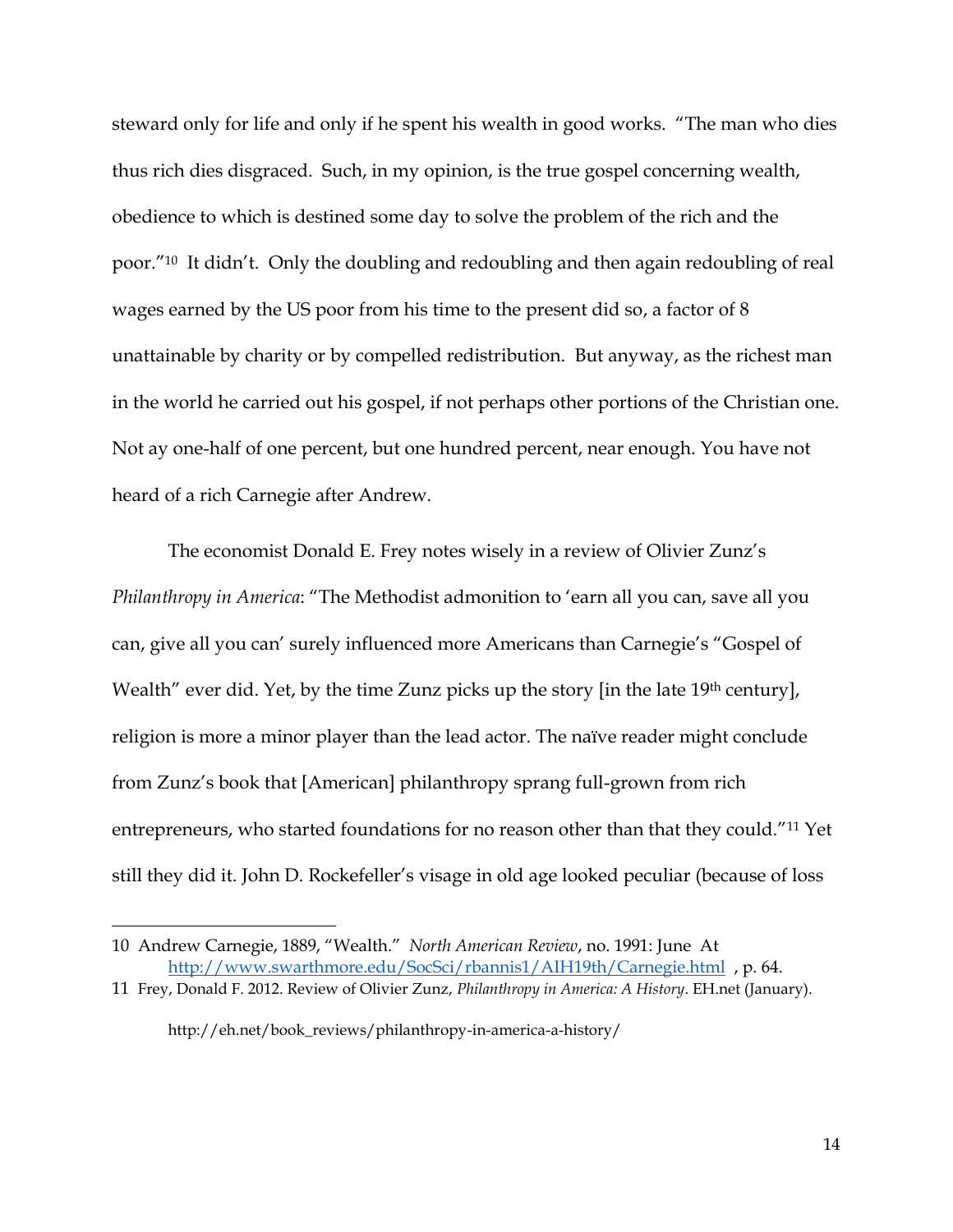of all his hair from alopecia) in a way that fitted stereotypes about modern Scrooges. Giving out dimes to children didn't help much. His business practices, which were in fact ethically well above the average, had been systematically slandered by Ida Tarbell's muckraking book of 1904 (published in installments before the book in *McClure's Magazine*), *The History of the Standard Oil Company*. But Rockefeller, a devout Baptist, gave charity with a liberal hand from his young days in Cleveland, and later financed the University of Chicago, and still later a Rockefeller Foundation handing out grants to anti-capitalist professors. Nowadays in Chicago the Pritzkers, heirs to the Hyatt fortune, are typified by Jennifer N. Pritzker, who has founded a center for military history and financed studies of gender, her uncle Jay, who founded the Pritzker Architecture Prize, her cousin Penny who served as US Secretary of Commerce and Penny's brother J. B., who became governor of Illinois, neither of the using public office in Trumpian fashion to enrich them or their friends. And, more precisely pertinent to the point here, the gospel of wealth also characterizes the little cities of the Midwest. Muscatine in southeast Iowa (population 22,886 in 2010) finds its millionaires competing with each other in the Gatesian, Buffettian, Pritzkerian manner to give and give to the University of Iowa. Yes, to its sports teams, alas, but also massively to its hospital, such as in the Carver Pavilion.

Not so bad.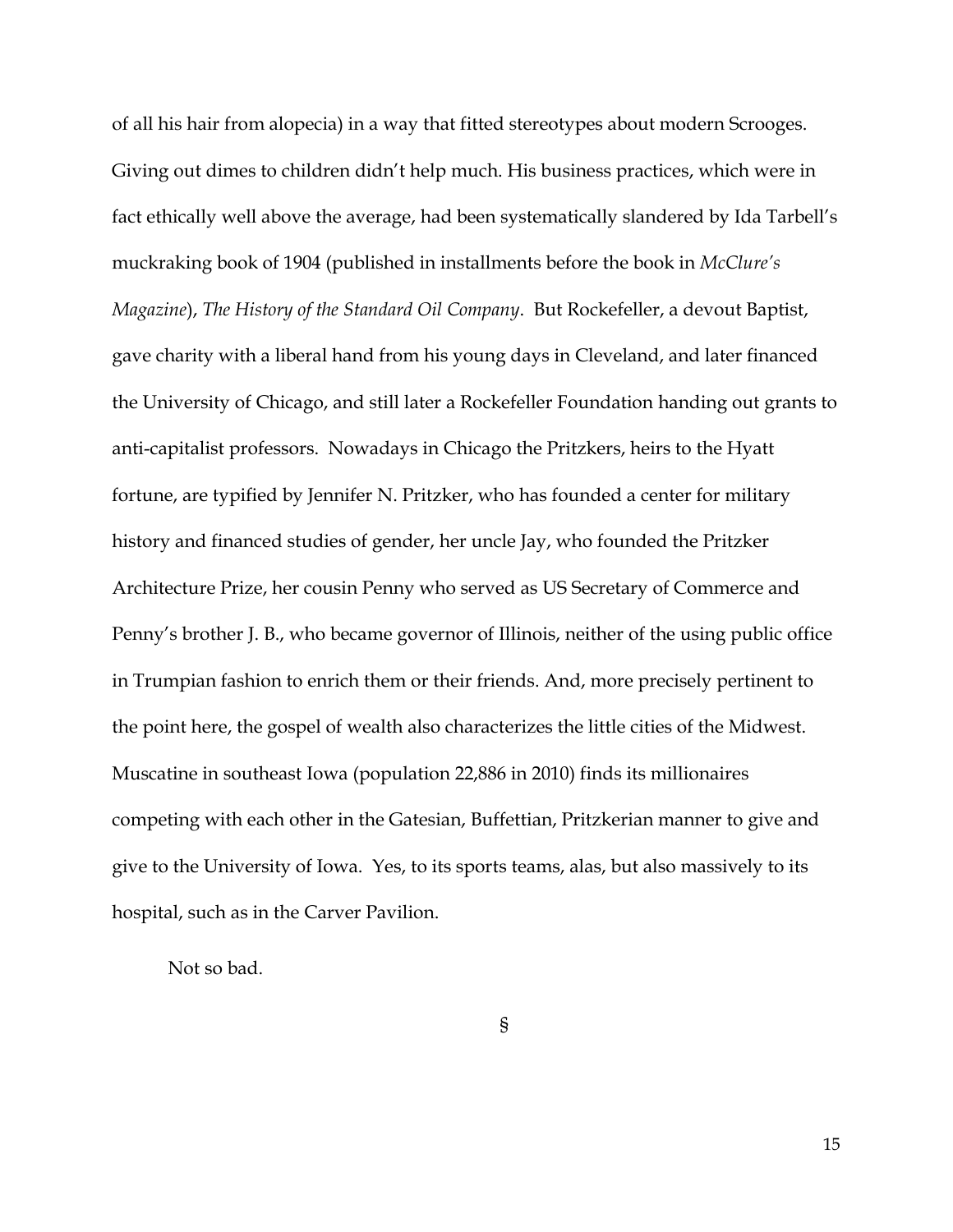Let me propose a counterfactual. Suppose European nationalism and socialism had not flourished as fresh political and economic ideologies in the 19th century. That is, suppose that the 18th century's idea of liberalism had not been challenged in the late  $19<sup>th</sup>$  century and overturned in the  $20<sup>th</sup>$  century by collectivisms of the right or left. Suppose that Europeans had retained the core liberal idea of "worthy of a free man": *liber*. No one should be a slave, whether to husband by stick or to master by whip or to state by tax and prohibition and murder by the police. Alternatively, suppose that the US was located on Mars. Suppose in other words that the theoretical opposition by right and left to a liberal ideal fashioned by Voltaire and Smith and Wollstonecraft had not arrived on American shores. I submit that in such a case the bourgeois men of the little Midwestern city would not be disdained but held in high esteem, as free men provisioning the rest of us in voluntary exchange. That is to say, I am claiming that European politics has long infected the American clerisy, providing it with theories about how awful George Babbitt was.

Liberalism is native to the US—along with, unhappily, illiberalisms such as racism and nativism. In Europe the rebellion of liberals against duke and bishop never quite fit the US case. Despite some unconvincing attempts by Dutch landowners along the Hudson and Boston brahmins running banks and Southern slave owners selling cotton and above all the Federalists of the Early Republic setting up as nouveau-fauxaristocrats, the US never had a real, inherited, military, rent-dependent, anti-business aristocracy. In parallel with the inability of the American faux-aristocrats to establish their rule, the established churches of colonial times gave way to theological anarchy

16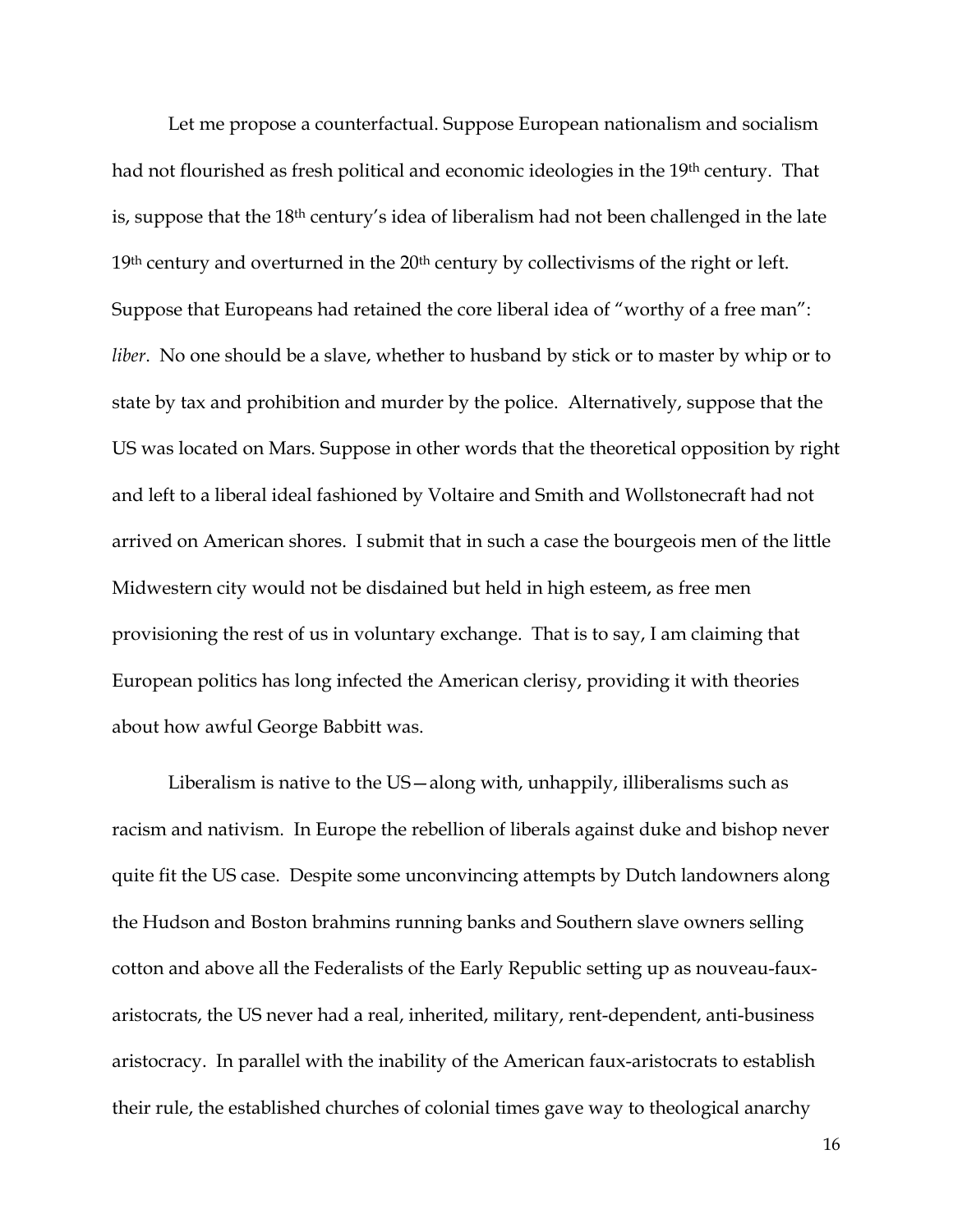undermining bishops and presbyters alike. All Americans, even the bishops, are in business—something that startles European academics when they become acquainted with Americans such as the Milton expert, university entrepreneur, and pubic intellectual Stanley Fish (who appears in David Lodge's academic novels as Morris Zapp). European and especially Continental academics are, and regard themselves, as high civil servants, not people in a business of science or scholarship.

The liberal theory, if not always the practice, is no physically coercing masters, a theory inspired by the Virginia slave-holder's declaration that all men are created equal. An Englishman in the 19th century inquired of a Wyoming cowboy where to find his master. "He ain't been born yet."<sup>12</sup> By contrast, the reaction to liberalism in Europe, in conservative nationalism à la Carlyle and radical socialism à la Marx, expressed a nostalgia for the ancient physical mastery over people, by old lords or by the new State. At the same time an American like Thoreau was declaring for civil disobedience: **"**I heartily accept the motto, 'That government is best which governs least'" (which was on the masthead of a magazine he contributed to). <sup>13</sup> No aristocrat or socialist he. No statist. Thoreau took on the family pencil-making firm of Thoreau and Son, improving

13 Thoreau, "Resistance to the Civil Government," 1849, first sentence.

<sup>12</sup> Oakley Hall, "Powder River Country: The Movies, the Wards, and the Teapot Dome," in Paul Andrew Hutton, ed **,** *Western Heritage: A Selection of Wrangler Award-Winning Articles*.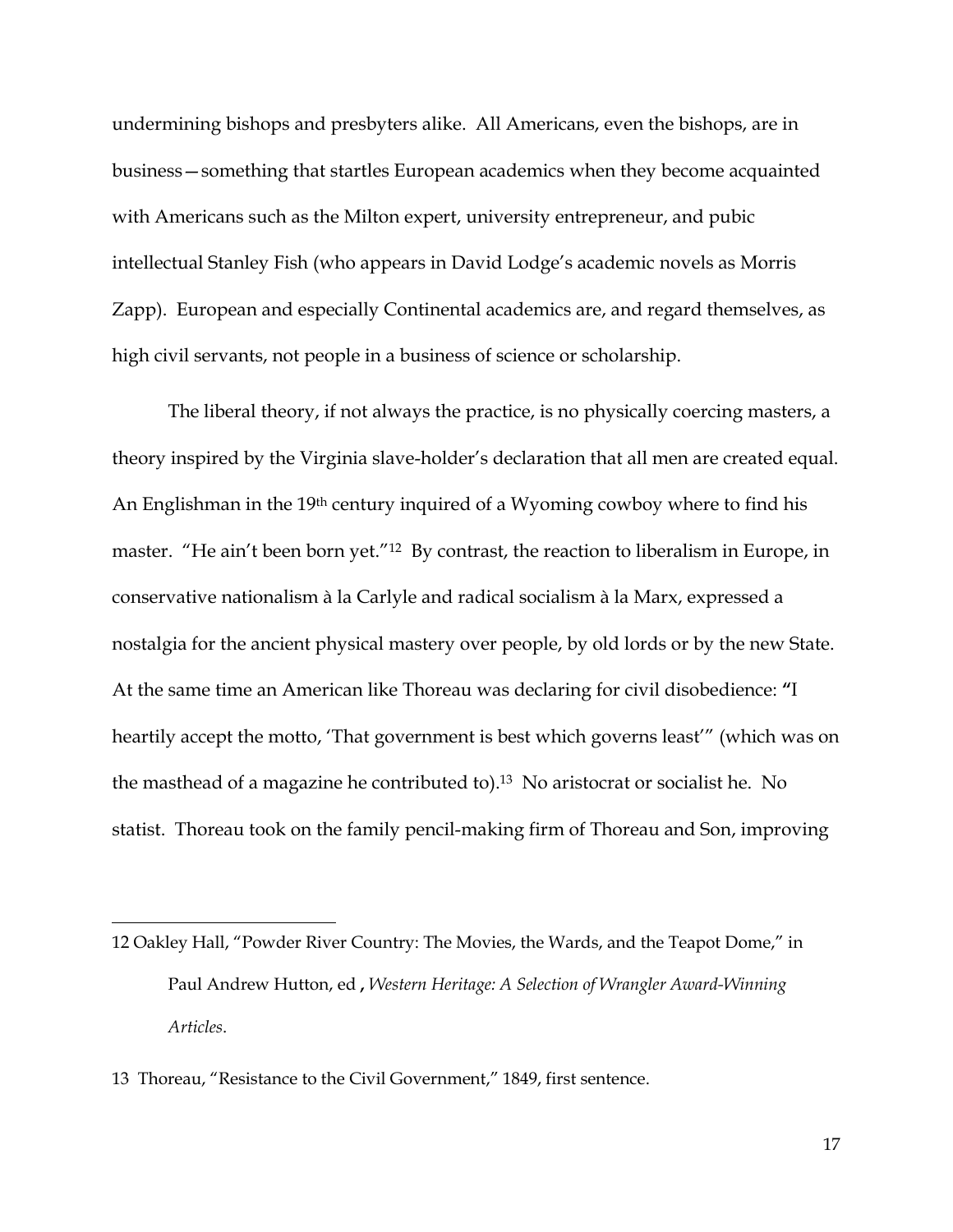the machines and producing for a while the highest quality pencils in the country. 14 Imagine Carlyle or Marx running a pencil factory. Imagine Stanley Fish or Morris Zapp *not* doing so, in effect. Engels was an exception to the rule that the European clerisy disdained actual, bourgeois work. All of them admired the State extravagantly, as did the New Liberals in the UK in the 1870s and the US "liberals" such Woodrow Wilson at the first height of Progressivism.

In 1910 George Bernard Shaw looked back to a Great Conversion in Europe around 1848: "The first half [of the 19th century] despised and pitied the Middle Ages. The second half saw no hope for mankind except in the recovery of the faith, the art, the humanity of the Middle Ages. . . . For that was how men felt, and how some of them spoke, in the early days of the Great Conversion, which produced, first, such books as the Latter Day Pamphlets of Carlyle, Dickens' *Hard Times*, . . . and later on the Socialist movement.<sup>"15</sup> For most of the 19<sup>th</sup> century there is scarcely an English or French intellectual who was not simultaneously the son of a bourgeois father and yet sternly hostile to everything bourgeois. Shaw's father was a corn merchant, though not successful. The father of the critic John Ruskin (*Unto this Last* [1860] and other anti-

<sup>14</sup> Laura Dassow Walls, *Henry David Thoreau: A Life*. Chicago: University of Chicago Press, 2017.

<sup>15</sup> Shaw. 1912. *Introduction to Hard Times* (London: Waverly), portion reprinted as pp. 333-340 in G. Ford and S. Monod, eds., *Charles Dickens, Hard Times,* Norton Critical Edition, 2nd ed. , New York: W.W. Norton, 1990, pp. 334-335.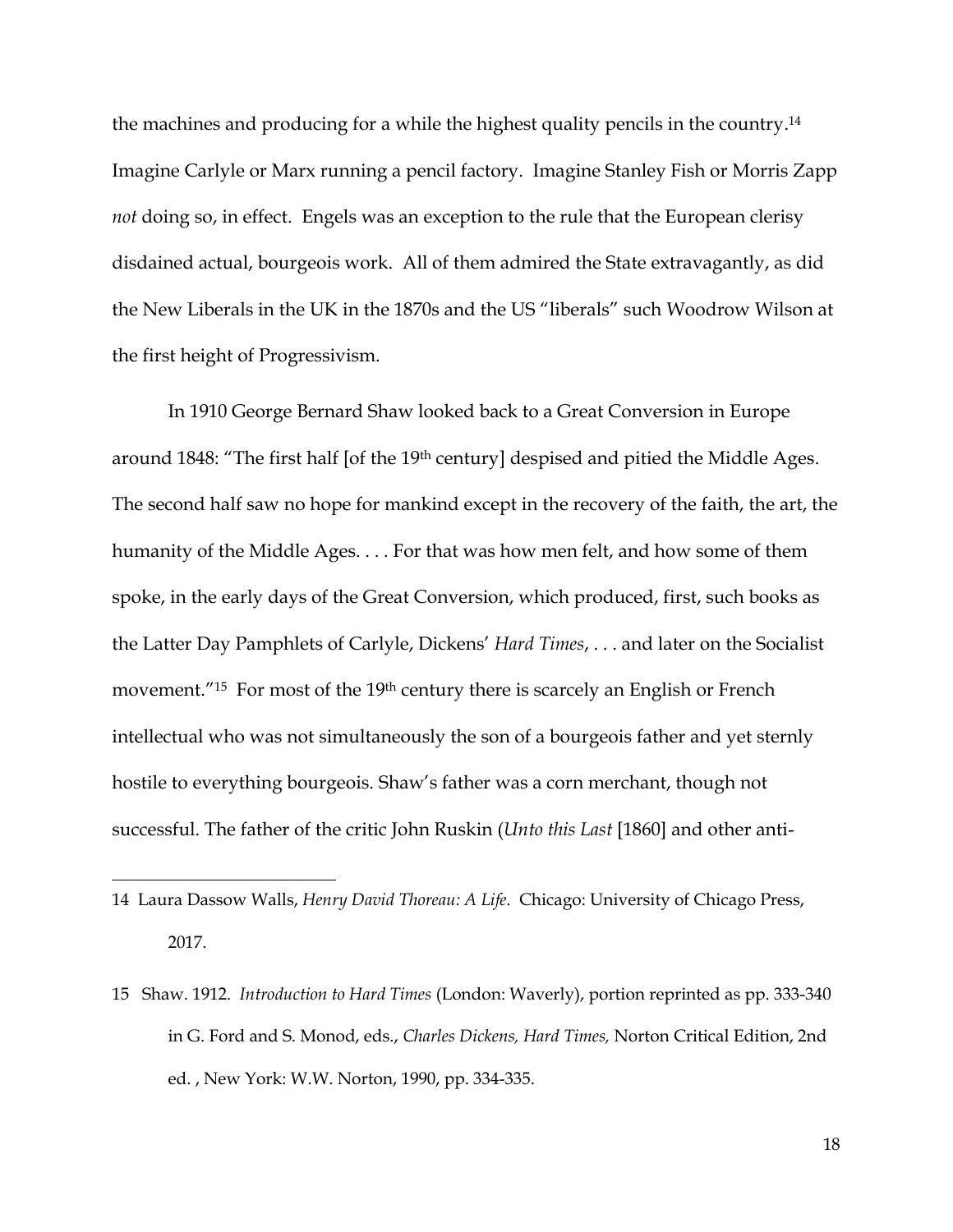liberal writings) was a wine importer; one grandfather was a successful wholesale merchant, the other ran a pub. The English-educated poet Arthur Hugh Clough, though the son of a rich cotton merchant of Charleston, South Carolina, reckoned he could justly sneer in 1862 at what he understood to be the businessman's ten commandments: "Thou shalt not steal; an empty feat,  $/$  When it's so lucrative to cheat.... $/$  Thou shalt not covet, but tradition / Approves all forms of competition."<sup>16</sup>

The middle of the 19th century, then, was an abrupt sunset of clerical sympathy for the businessman and his commercial forces, a sun that had first risen in Netherlandish painting three centuries before. *Moby Dick* (1851), at least in the first mate Starbuck, can be read as taking a liberal view of business. But *The Confidence Man* (1857), likewise by Melville, cannot. Charles Dickens converted to an anti-bourgeois novelist in *Dombey and Son* (1848) and to a political novelist in *Hard Tim*es (1854), never to return to his earlier easiness about turning a little profit. Since 1848, from the very moment the businessman came into his own practically speaking, the novelists have not let up. Mark Twain thought of bourgeois men as thieves (admittedly, he thought of more or less everyone that way, as comical liars, fools, and con men, or their naïve victims). Zola's *Germinal* (1880) and *The Ladies' Paradise* (1883) exhibit the owners of coal mines and of soft-goods stores as villains. The theme reaches its height in Booth Tarkington's

<sup>16</sup> Clough, "The Latest Decalogue," 1862, at http://www.potw.org/archive/potw238.html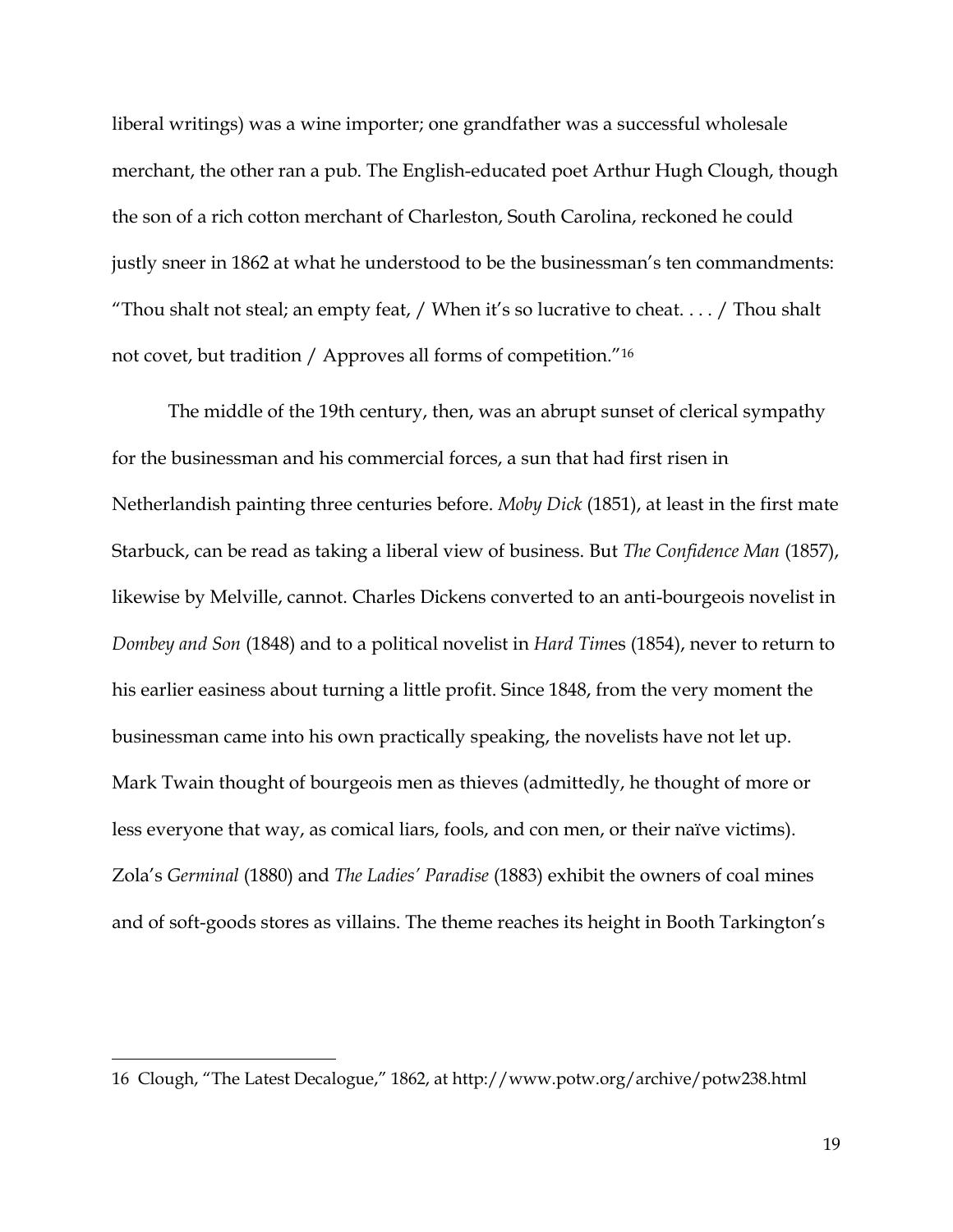*The Magnificent Ambersons* (1918), Sinclair Lewis's *Main Street* (1920), and above all his *Babbitt*. It continued through the Wall Street movies (1987, 2010) and beyond.

By contrast, what may be labeled the Bourgeois Revaluation of the 18<sup>th</sup> century encouraged "innovism"—a name for the system much to be preferred to the scientifically mistaken and politically disastrous "capitalism." The tone is quite different from that of the Great Conversion. It is genially tolerant of bourgeois projecting. A century and a half before 1848 it is so in Addison, Steele, Defoe, and Lillo, or a century before in Ben Franklin and Samuel Johnson, or a half century before in Jane Austen, or even in the early Dickens of *The Pickwick Papers* (1836–1837). Something strange came over the mind of the clerisy during the Great Conversion, spilling at length into the US and fueling its regional prejudices.

The devaluation of the bourgeoisie at its hour of triumph was beyond strange. In the mid-19th century the generations were at war, Ruskin and Clough against their bourgeois and liberal fathers, Turgenev's young nihilist protagonists in *Fathers and Sons*  against theirs. As the critic Franco Moretti observes, in early Victorian literature (he instances novels of the 1840s and 1850s by Dickens, Disraeli, Gaskell, and Dinah Craik's *John Halifax, Gentleman* [1856]), "As the two generations are pitted against each other, the older one turns out to be more bourgeois than the younger." "I cannot think of any other genre, short of ancient tragedy," he continues, "where such a bitter curse binds together two consecutive generations. And the message of the plot is unmistakable:

20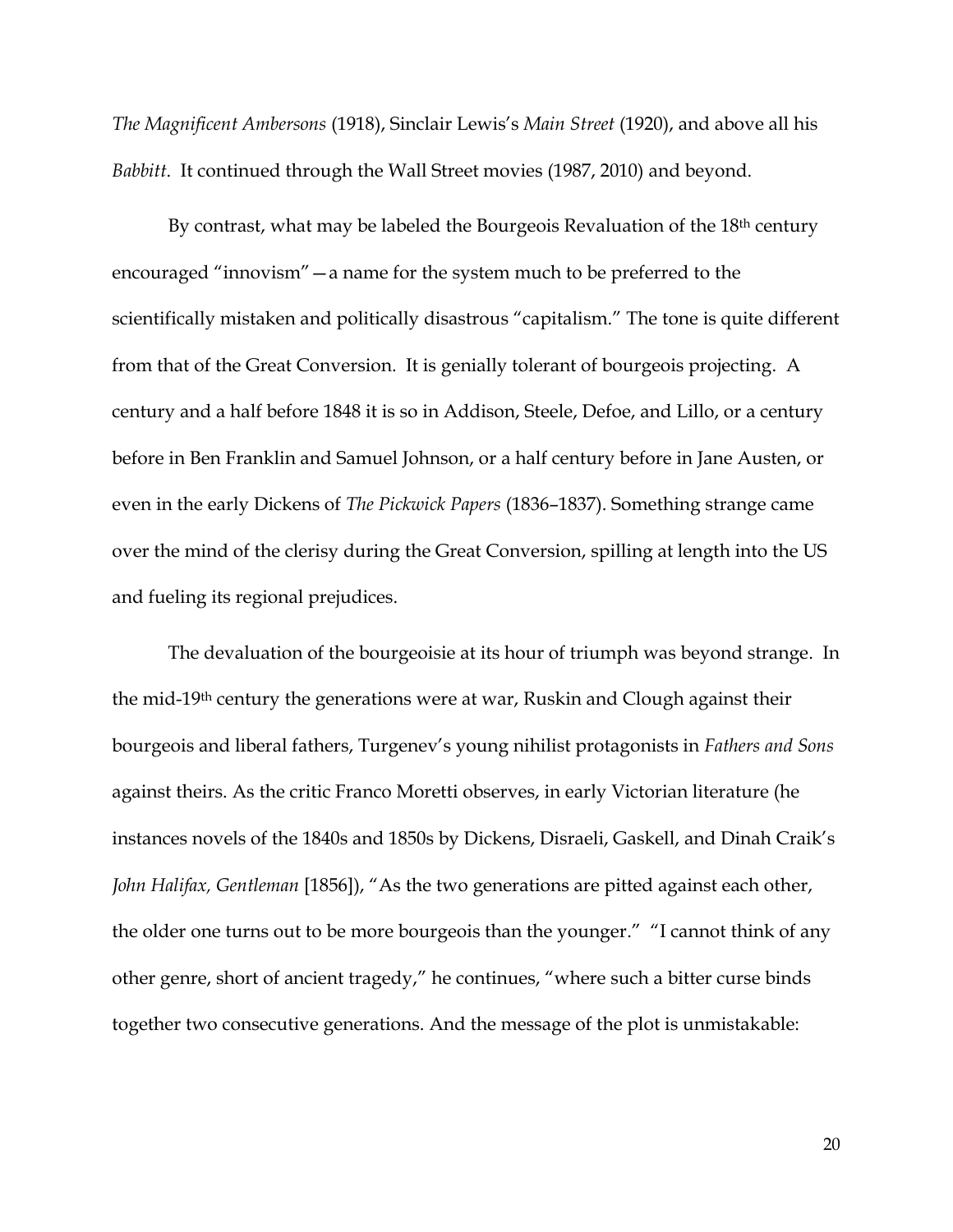there has been only one bourgeois generation—and now it's disappearing, perverted or betrayed by its own children. Its moment is over." <sup>17</sup>

The novelists of the period began to think of rich people as clever thieves or obsessed misers or lucky inheritors, or the illicit lovers of the wives of such people. Productivity, win-win, the Great Enrichment, mutual advantage, and the Bourgeois Deal ("Leave me alone and I'll make *you* rich") could have nothing to do with it. Thus in Dickens every hero starts poor, ending rich from inheritance—not from buying ideas low and selling them high in the tiresome, bourgeois way that at length has massively benefited the poorest among us. Honoré de Balzac is conventionally praised as having great insight into "capitalism" in France during the "bourgeois monarchy" of Louis Philippe. He was Marx's favorite novelist. But, unlike Marx, he did not trouble to learn anything about political economy or for that matter, unlike Émile Zola a half century later, to learn anything much at all about the actual workings of the economy. Balzac's pathetic, bourgeois character in his novel of 1835, Père Goriot, sells a product bound to evoke superior smiles in his readers, vermicelli (a kind of spaghetti, but funniersounding in Italian and French, since *verme* and *ver* are the words for "worm"). Goriot—not "Monsieur," "My master," a literal meaning still lively in French at the time, but "Père," "[Old, Pitiful] Father" as a term by contrast of disrespect—is

<sup>17</sup> Franco Moretti, *The Bourgeois: Between History and Literature*, London: Verso, 2013, p. 113.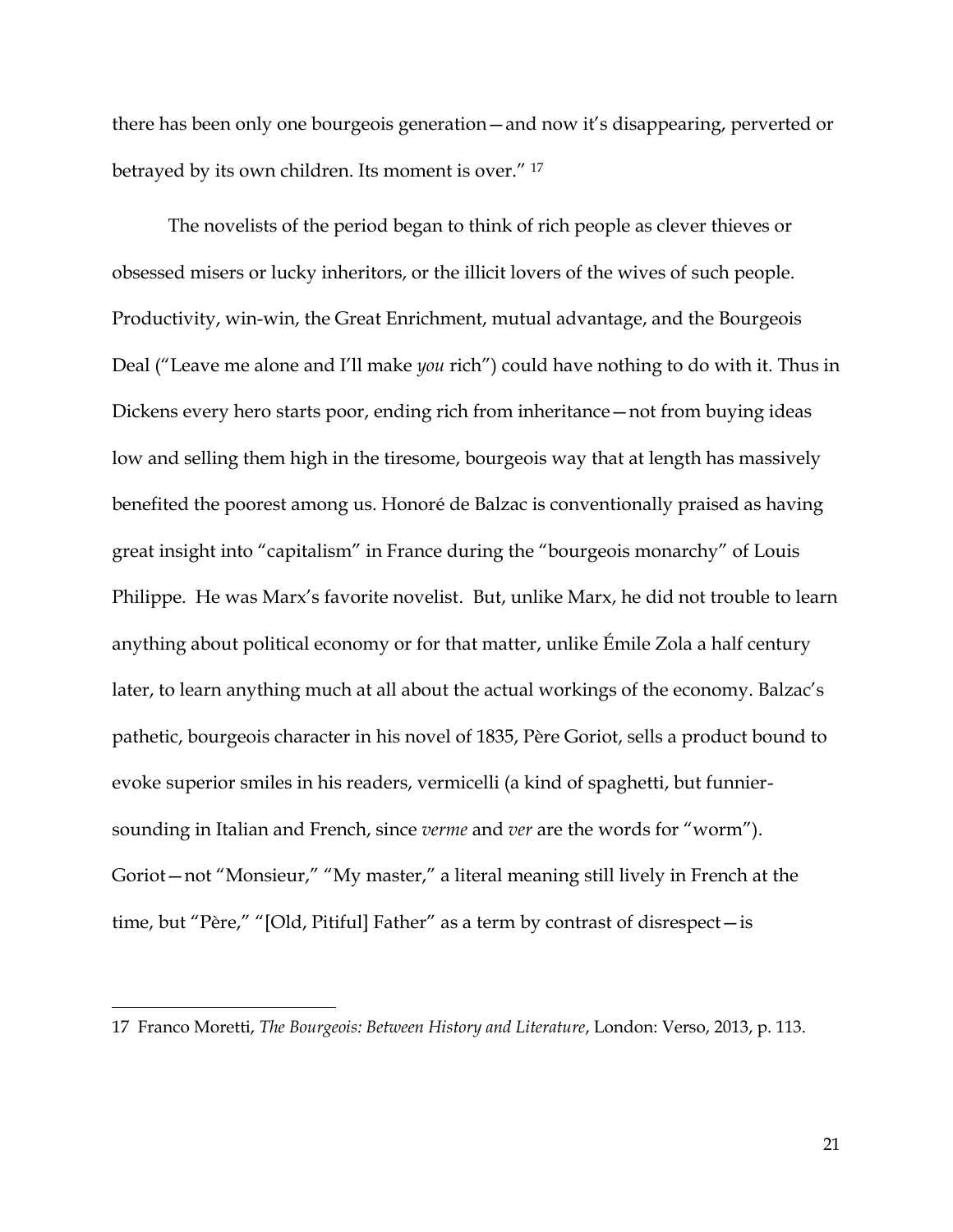idiotically devoted to his perfidious daughters. Balzac himself, like Mark Twain later, was a failed businessman who scorned businessmen. In *Père Goriot*, the hero Eugène de Rastignac, as in the other Balzac novels in which he appears, is seen as an ambitious lad from the South of France (as Balzac's father had been). He is corrupted by the highfashion game of adultery in Paris under the Restoration and especially the July Monarchy of the "bourgeois" monarch. That's how an ambitious but poor lad gets ahead in the zero-sum economy assumed by the new left and right, and by Balzac, in 1835, and assumed down to the present among much of the clerisy, against the intervening evidence.

The historian Peter Gay, in the fifth volume of his portrait of the sexual and cultural history of the European bourgeoisie, noted that from 1800 onward:

> Artists in all genres increasingly made society itself the target of their scorn. . . . Did not the nineteenth-century bourgeoisie love money and hate art? Was it not so different from the old honorable, public-spirited patriciate as to be in effect a new class? . . . Hence creative spirits felt duty-bound to detest the bourgeoisie and to adopt an aggressive stance that gave them pleasure as they mobilized to rescue the sacred cause of honest art, honest music, and honest literature. . . . This is the modernist myth that has continued to shape our perception of the Victorian middle classes' attitude toward the higher things. <sup>18</sup>

<sup>18</sup> Peter Gay, *Pleasure Wars: The Bourgeois Experience: Victoria to Freud*, New York: Norton, 1998, Chp. 1.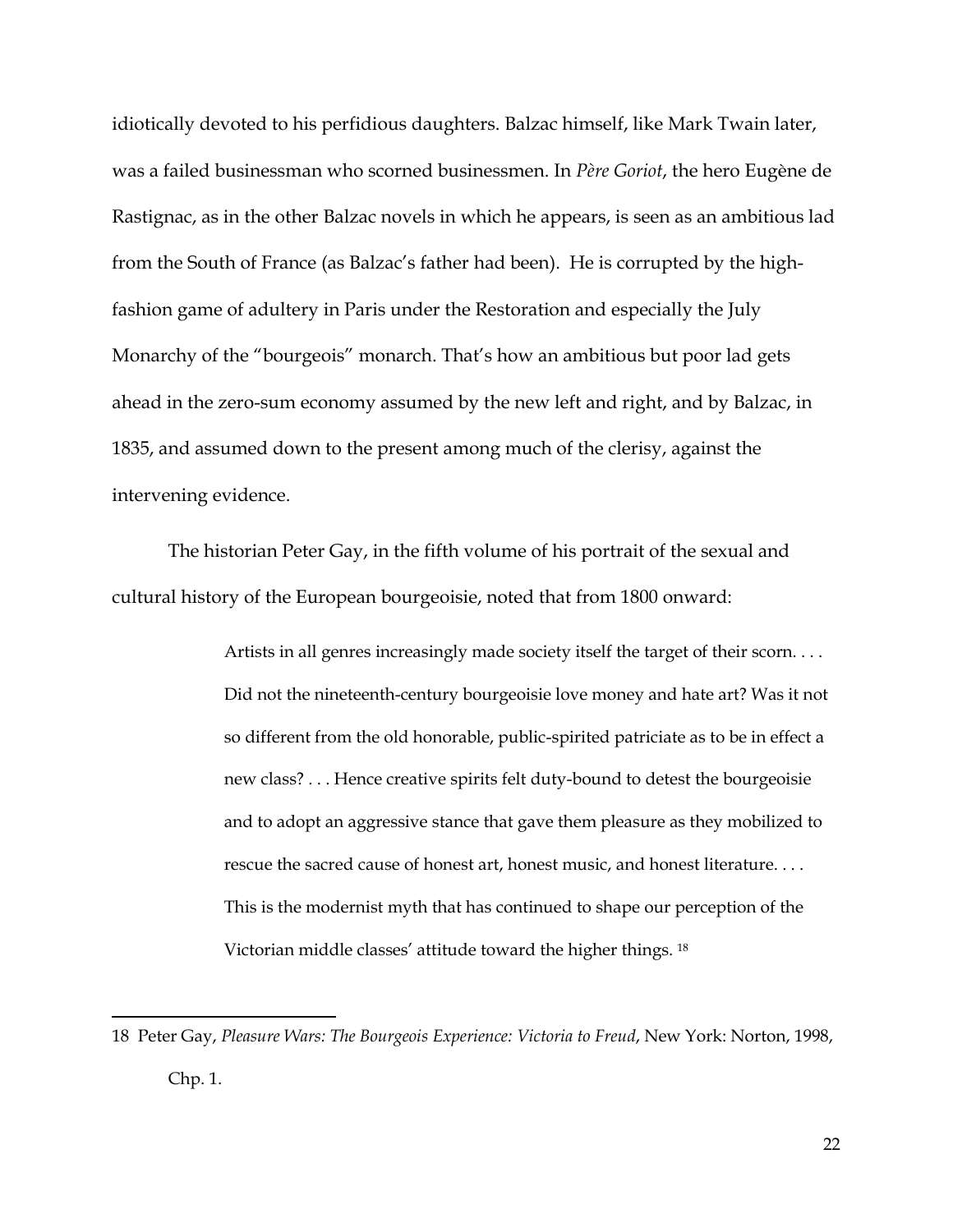Yet contrary to such currents, in the 18<sup>th</sup> and then especially in the early 19<sup>th</sup> century, parts of the clerisy (soon to become a minority of it), and then a wider swathe of European public opinion permanently, did embrace the Bourgeois Deal. For the first time public opinion—an audience made up of citizens (a designation for a long time not including all the adult male indwellers, and never women)—began to matter in European politics. It was one of the causes of the brief liberal hour. Against the socialist line of Rousseau on the way to Lenin disembarking at the Finland Station, the business values of the bourgeoisie were praised, from Defoe's *Robinson Crusoe* (1719) to Alessandro Manzoni's *I Promessi Sposi* (1827, 1842).19 And at first in the United States and then in Australia the former peasantry and proletariat likewise adopted and praised bourgeois values, and started calling themselves when queried "middle class."

Mostly what changed in the Bourgeois Revaluation causing the Great Enrichment was not the actual behavior of merchants and manufactures. The bourgeoisie of ancient Rome or Song-dynasty China behaved pretty much as the bourgeoisie of London or Amsterdam or New Work did, and do. Max Weber was quite mistaken in 1905 to adopt a psychological hypothesis, that the bourgeoisie became more bourgeois, more hard working, more thrifty, more rational. No. What changed in the  $18<sup>th</sup>$  century and especially in the early  $19<sup>th</sup>$  was the up-valuation of the same bourgeoisie. That is, what changed sharply, at first in the Netherlands and then in

<sup>19</sup> Alberto Mingardi, "A Lesson in Humility, A Lesson for Our Times: Alessandro Manzoni's *The Betrothed," Independent Review*, winter 2020.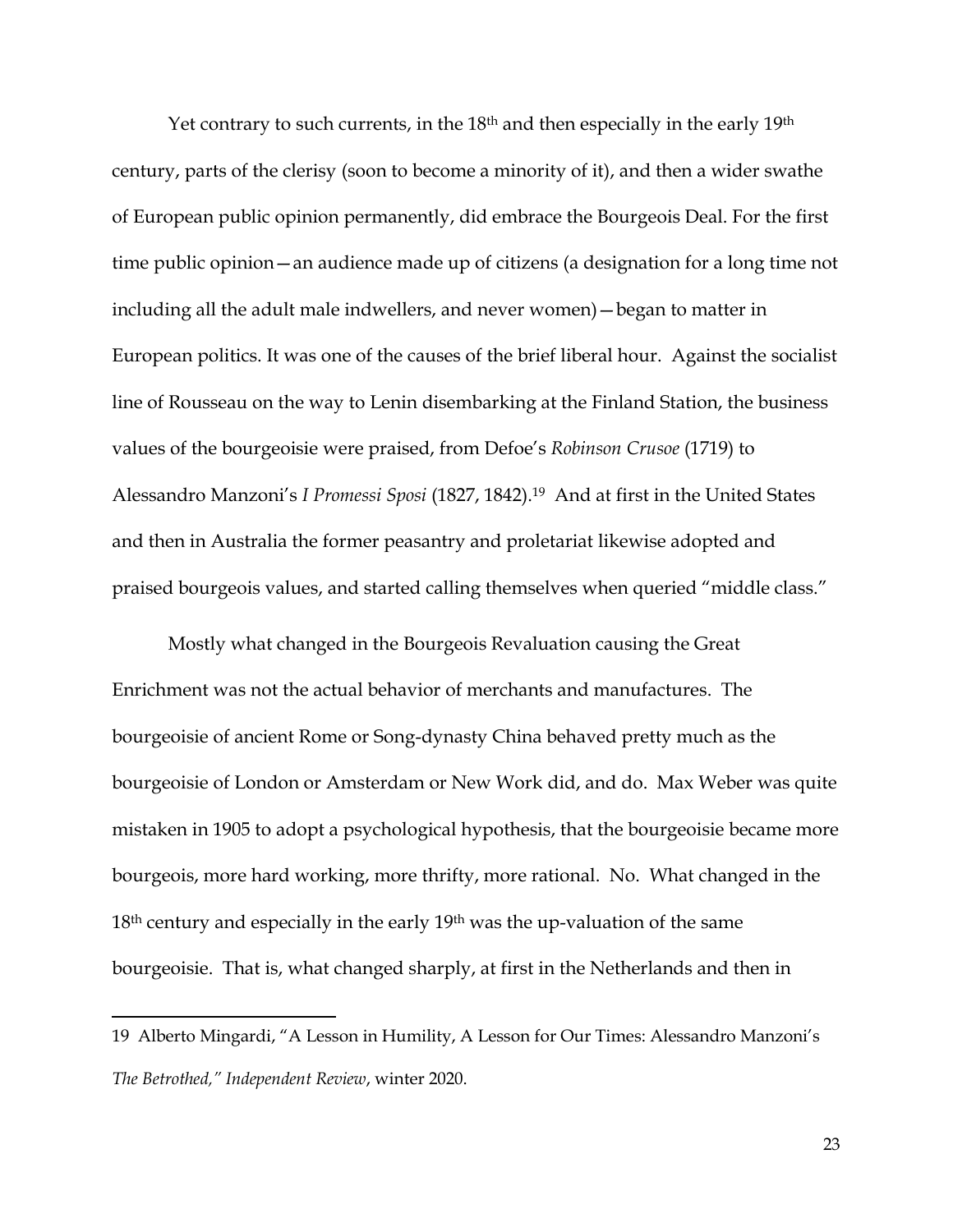Britain and in the British and Dutch settlements abroad, was the opinion the rest of the society had of trade, a Revaluation apparent in numerous cultural documents in Amsterdam, London, Edinburgh, Boston, Philadelphia. It was a sharp divergence from the contempt for trade evident in, say, Shakespeare, the son of a tradesman and a trader in London entertainments. As the economic historian Joel Mokyr puts it, "By the time of Queen Victoria's ascent to the throne, [Britain] had . . . learned to appreciate the free market." Such an ideological change, "the mother of all institutional change, needed to take place before economic growth was to become the norm rather than the exception." The outcome was the Bourgeois Era and the Great Enrichment. Long and widely may it spread.

## §

In 1901 Thomas Mann struck a note contrary to Flaubert's increasingly commonplace *haine du bourgeois*. In his first successful novel, *Buddenbrooks* (1901), Tom Buddenbrook (he is called "Tom" throughout) becomes the head of his north German bourgeois family. "The thirst for action, for power and success, the longing to force fortune to her knees, sprang up quick and passionate in his eyes."20 A success at a bourgeois occupation (even that of a bourgeois novelist) is success in mutually advantageous deals, deals in which Tom the grain merchant delights. It is not the successful slaughter or successful double-dealing recounted in the literature of

<sup>20</sup> Thomas Mann, 1901. *Buddenbrooks*, trans. H. T. Lowe-Porter, New York: Vintage, 1952., p. 200.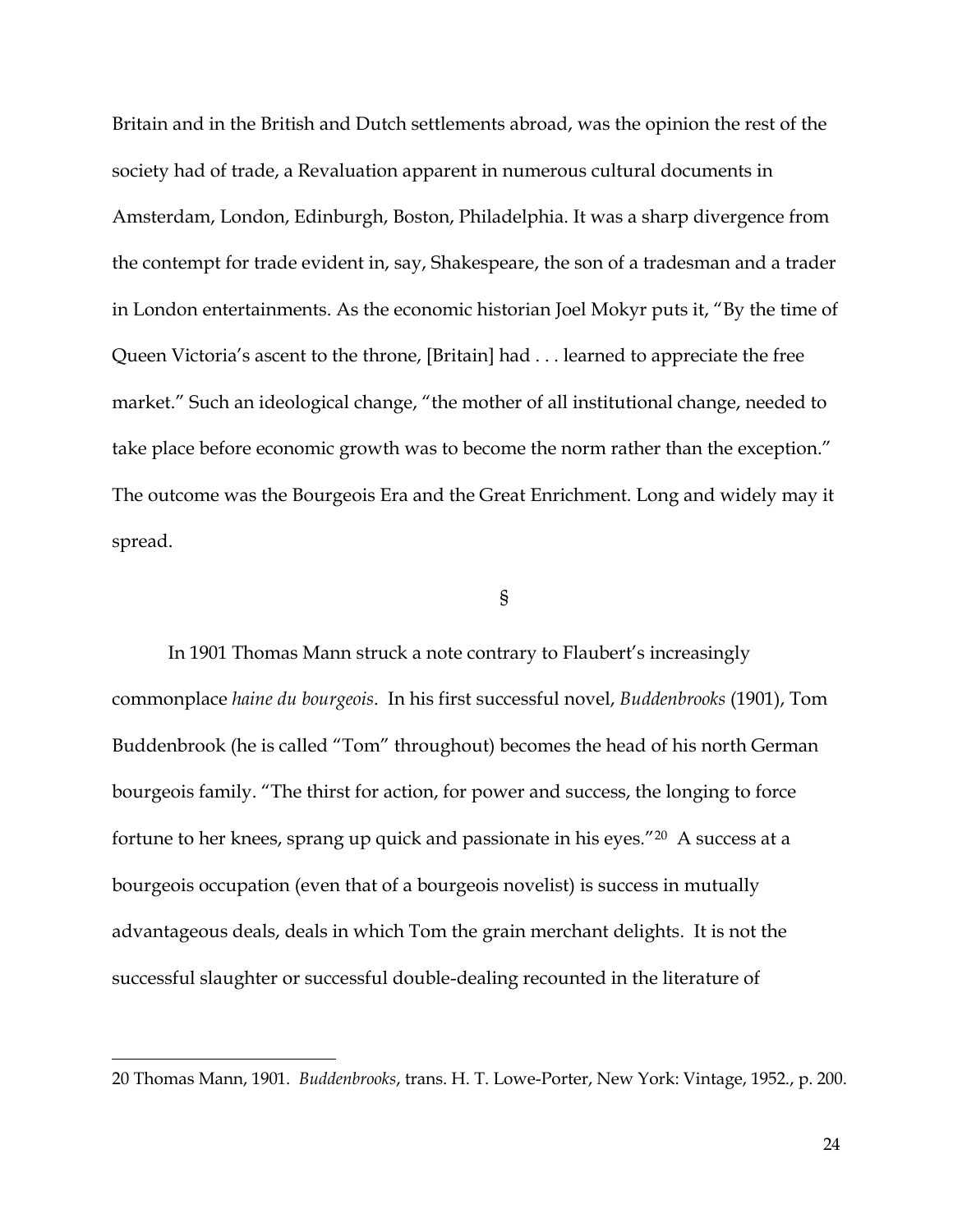aristocrats or of peasants. Think of Odysseus's trickery in escaping the Cyclops, and then his slaughter of the suitors, or Jack's trickery in stealing from the giant after climbing the beanstalk, and then his killing of it, or for that matter the endless treacheries and murders of Viking bands and English and French kings portrayed in the Icelandic sagas and in Michael Hirst's 2013 History Channel extravaganza based on them, *Vikings*.

Even from a strictly individual point of view the bourgeois virtues, though not those of Achilles or Jesus, are not ethical zeroes. Greece even in Homer's time was a commercial society, and one sees a trace of the merchant in the story of Odysseus's wanderings. As a later poet put it, the Greek trader venturing into the Atlantic beyond the Pillars of Hercules "unbent sails / There, where down cloudy cliffs, through sheets of foam, / Shy traffickers, the dark Iberians come; / And on the beach undid his corded bales."<sup>21</sup> The common honesty of a society of merchants goes beyond what would be strictly self-interested in a society of rats. The joke in the cartoon movie *Ratatouille* is that some of the rats are less rat-like than some of the humans*.* A reputation for fair dealing is necessary for a roofer whose trade is limited to a city of fifty thousand. One bad roof and he is ruined. And of course such ethics becomes internal, too. A professor at the University of Iowa refused to tell at a cocktail party the name of a roofer in Iowa City who had at first done a bad job for her (he redid the job free, at his own instigation)

https://www.poetryfoundation.org/poems/43606/the-scholar-gipsy

<sup>21</sup> Mathew Arnold, "The Scholar Gypsy," 1853, last lines, at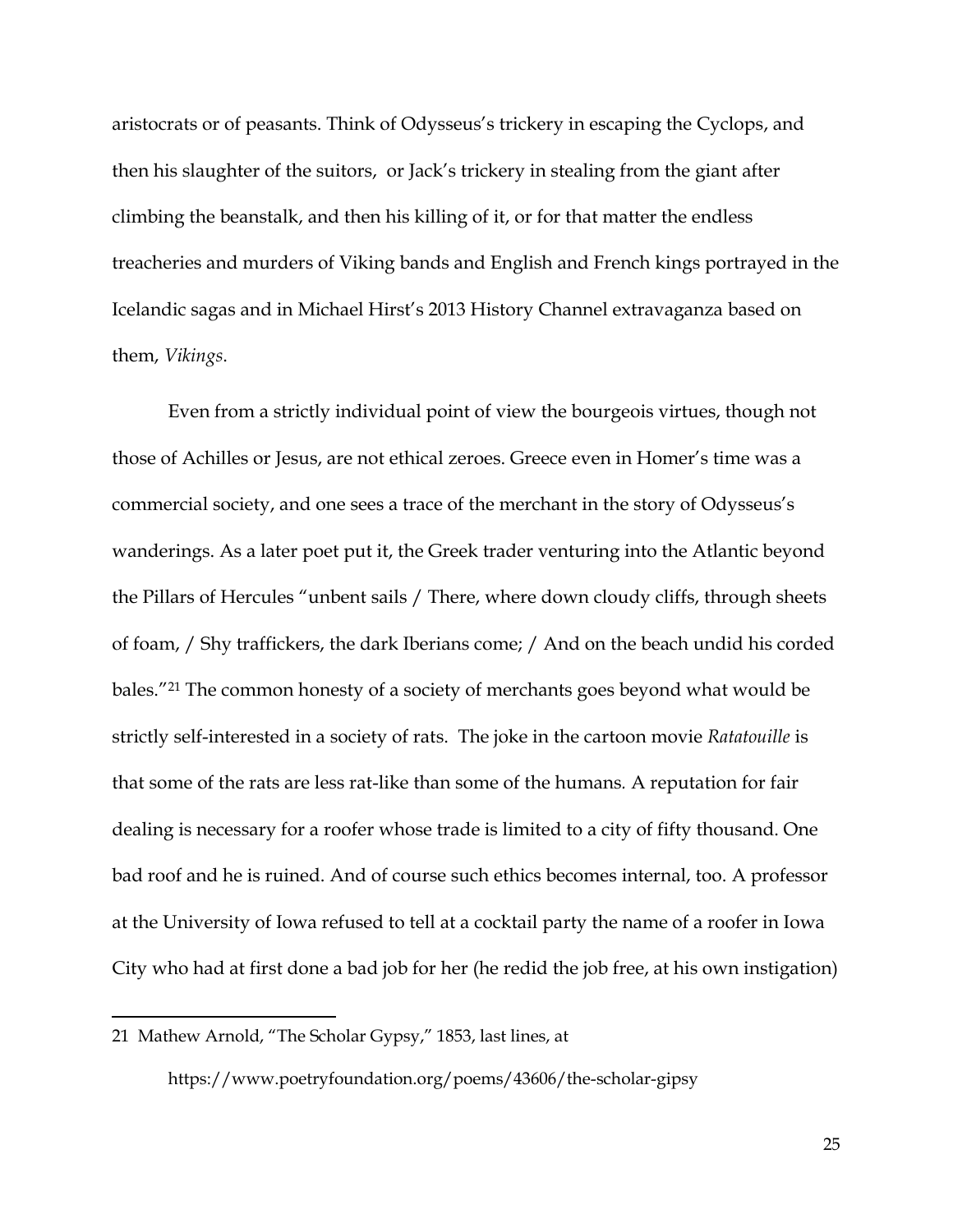because the roofer would be finished in town if his name got out in such a connection. The professor's behavior itself shows that ethical habits can harden into ethical convictions, the way a child grows from fear of shame and punishment toward consulting an impartial spectator, the man within the breast, as the Blessed Adam Smith put it in his other book. An unethical woman would have told the name of the roofer, to improve the story. After all, the Midwestern professor's own reputation in her business was not at stake.

The motto of the Buddenbrook family was "My son, attend with zeal to thy business by day; but do none that hinders thee from thy sleep at night." Milton Friedman shocked the High "Liberal" clerisy in 1970 with an article in the *New York Times Magazine* asserting that, as the headline put it, The Social Responsibility of Business Is to Increase Its Profits." The headline writer, who of course was not Friedman, omitted the second half of the sentence. Yes, seek profit—after all, profit is the signal that more of this or that needs to be made for the benefit of consumers, and it is a goal, unlike the interests of an undefined group of "stakeholders," that managers have some claim to actually know how to get for the benefit of those who risk their wealth in the business, the owners. Yet act always, Friedman continued, "conforming to the basic rules of the society, both those embodied in law and those embodied in ethical custom."<sup>22</sup> It is the North-German bourgeois' pride to be "a fair-dealing merchant,"

<sup>22</sup> Milton Friedman, "The Social Responsibility of Business is to Increase Its Profits." *New York Times Magazine*, Sept 13, 1970.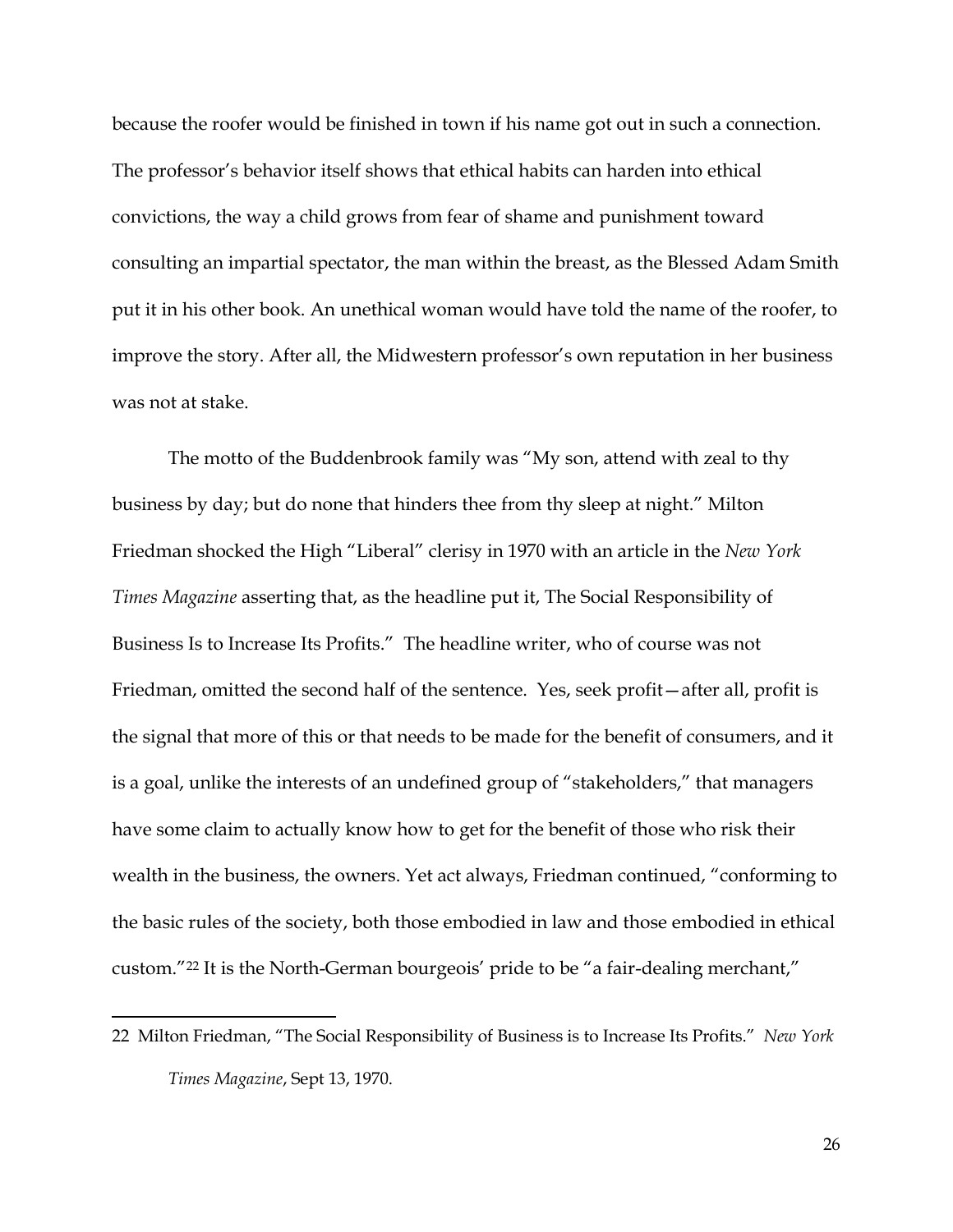with "quiet, tenacious industry," to "make concessions and show consideration," to have "assured and elegant bearing, . . . tact and winning manners," a "liberal, tolerant strain," with "sociability and ease, and . . . remarkable power of decision at a division" in the town assembly, "a man of action," making "quick decision upon the advantageous course," "a strong and practical-minded man, with definite impulses after power and conquest," but by no evil means. "Men walked the streets proud of their irreproachable reputation as business men."<sup>23</sup>

Mann was not sneering. Is it so very evil to hope with Babbitt and Tom and their ilk that "one can be a great man, even in a small place; a Caesar even in a little commercial town on the Baltic," or in Muncie, Indiana? I think not. What exactly is wrong with "the dream of preserving an ancient name, an old family, an old business"? Not much, at any rate by comparison with the blood spilt by aristocrats defending a nine-hundred-year-old name, or the blood spilt (for theoretical reasons, you understand) by the clerisy-in-charge, inspiring and then leading mass slaughters during the 20th century. Lenin. Mussolini, Mao, Pol Pot, *et alii*. On the contrary, preserving by continuous betterment a business of making mutually advantageous trades in wheat or in pencils or in novels is good for the rest of us, that Bourgeois Deal: Let me make money by making things (even novels) that people are willing to pay for, and I'll make the rest of the society rich.

27

<sup>23</sup> Mann 1901 (1952), pp. 42, 380, 209, 320, 144, 370, 34, 400.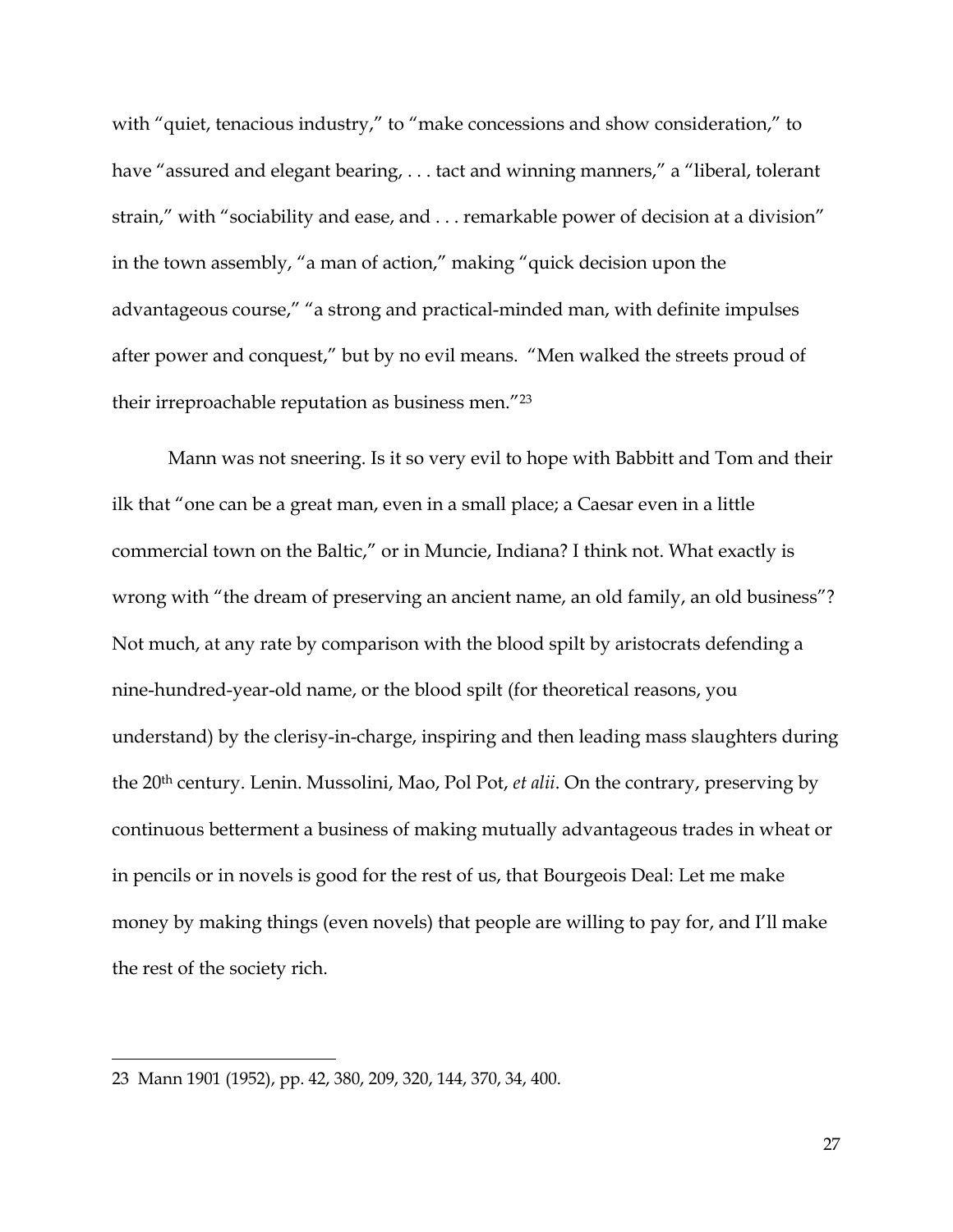And the bourgeois such as George Westinghouse or the bourgeoises such as Coco Chanel in fact did. Real income per head for the poorest has risen since 1800 in the US by a factor of 20, and in Germany by a factor of 30, and in Japan by a factor of 50. Despite what you may have heard in the newspaper, it continues to rise, and in the world as a whole. It is the Great Enrichment, which the clerisy pointedly or ignorantly ignores in its disdain for modernity. The left and right sides of the clerisy express affecting love for the poor, either to nudge them or to judge them. But as the great (American-definition) "liberal" Lionel Trilling warned in 1948, "we must be aware of the dangers that lie in our most generous wishes," because "once we have made our fellowmen the objects of our enlightened interest [we] go on to make them the objects of our pity, then of our wisdom, ultimately of our coercion."<sup>24</sup> Both left and right are culpably ignorant of the main way that the poor have actually been raised up, the innovation arising from liberalism and its economic system of innovism, a doubling in every long generation of the ability to consume good and services—food, shelter, books, health care, higher education, adventure travel.

## **§**

In the early 1990s I was standing in an Evanston, Illinois, bookstore charmingly called Great Expectations, talking to the owner, Truman Metzel. It was a wonderful store, exhibiting I thought American bourgeois virtue. Through the combined virtues of

<sup>24</sup> Lionel Trilling, "Manners, Morals, and the Novel," *Kenyon Review* 10(1), 1958: 11–27, p. 27.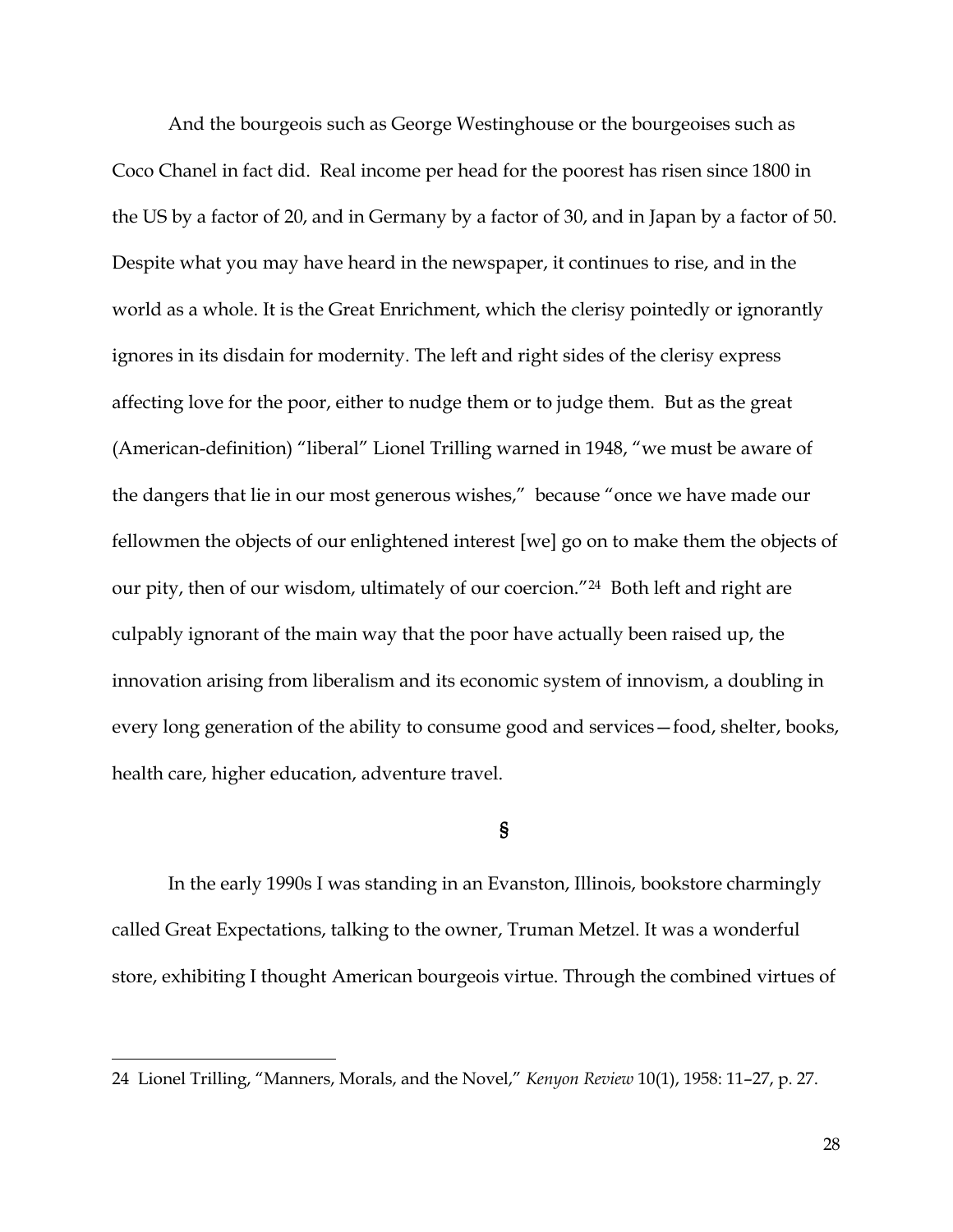prudence, hope, and courage called enterprise Metzel kept obscure university-press books in stock. Mine, for instance. It was a policy that a decade later, under a new owner, led to the shop's shuttering, under pressure from the big-box stores and especially from Amazon (where all my books, dear friends, stand ready to be purchased). On second thought, maybe Metzel was not all that prudent.

Anyway, I was saying to him, "You know, there are only two well-known European novels since 1848 that have portrayed businessmen on the job in anything like a sympathetic way. The first is Thomas Mann's tale of his north-German merchant family, *Buddenbrooks*. And the second . . ." Here I paused, or rather stuttered, which people sometimes interpret as pausing for dramatic effect. Another customer standing there piped up, "And the second is David Lodge's story of love between a university lecturer and a managing director, *Nice Work* [1988]."

Bingo. Those two alone, at any rate among the canon of the best that has been thought and known in the world, were the only books I could think of at the time with heroes who were businessmen. Perhaps there are others, I thought, but they are not well known. My thought was mistaken. Willa Cather, whom I later came to admire, is good on Midwestern businesspeople, especially in her short stories. And I later learned from the economist Robert Lucas, in an otherwise lifeless essay of his on the mechanics of investment and growth, of V. S. Naipaul's *A House for Mr. Biswas*. The hero, a journalist, rejects the traditional custom in Trinidad of fourth cousins showing up for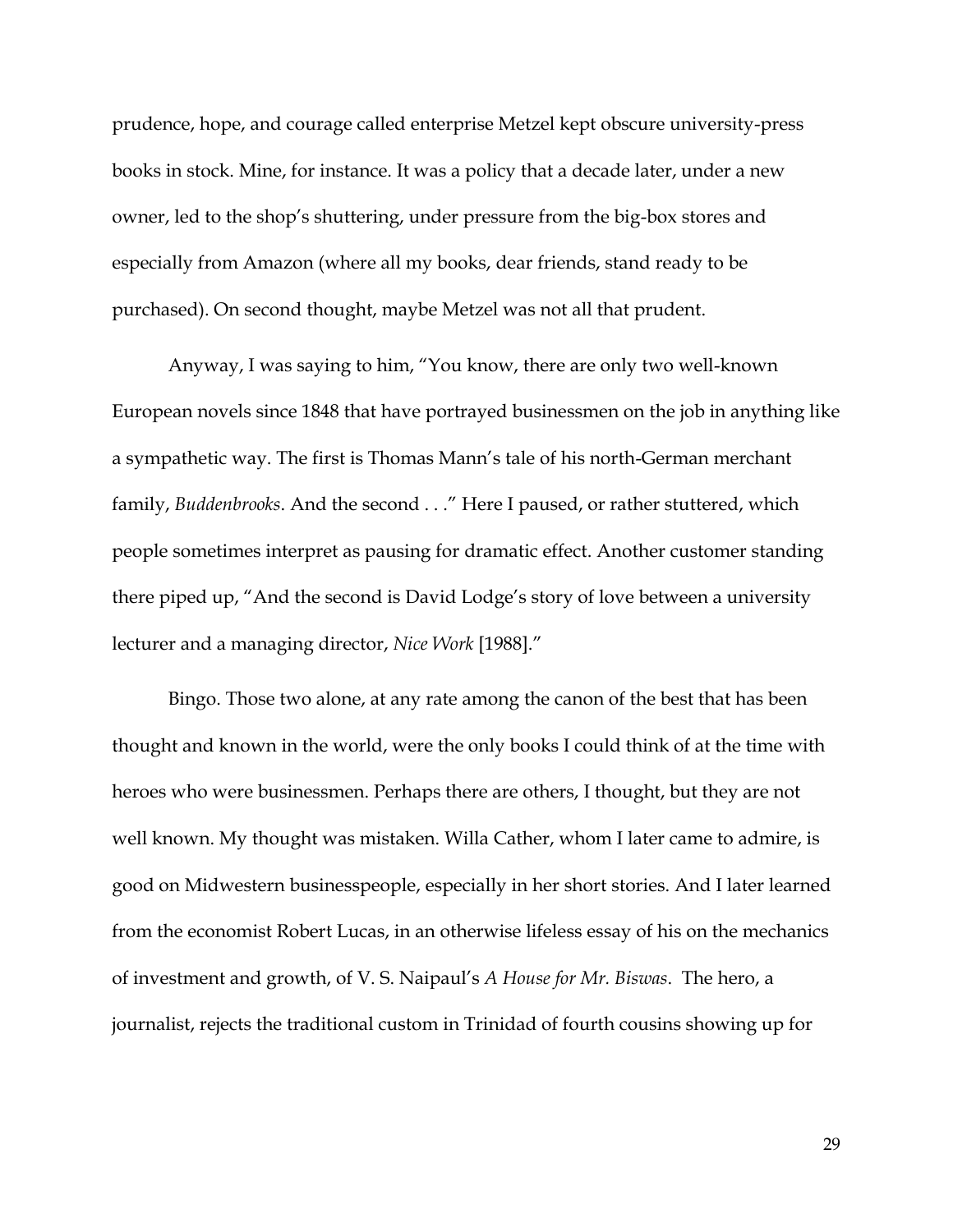handouts, and wants above all to own a house he has earned by work, not seized by the sword or appropriated by family handouts and tax eating.

Still later I learned of the novel *Round the Bend* (1951) by the Australian novelist Nevil Shute (most famous for *On the Beach* [1957], made in 1959 into a poignant film starring Gregory Peck). The owner of an air-transport company reflects on his business after the death of his brilliant chief engineer Constantien (he was called Connie, and was a religious man):

> I was lonely and troubled, and at first there didn't seem to be much point in going on with anything; I was very tired, and I didn't know what to do. I thought of selling out my business, to Airservice, perhaps. . . . But after a time I got settled down, and then it seemed to me that it would be a better thing to carry on the business and run it in the way that Connie liked, so that in a materialistic world my air line should be an example running through Asia to show that men can keep the aircraft safe by serving God in Connie's way, and yet keep on the black side of the ledger. I'd go so far as to say, from my experience, that only by serving God in this way can you keep out of the red.<sup>25</sup>

Shute is pointing to a human characteristic, our need in Zenith or Zurich or Zhengzhou for a transcendent purpose, even in business, and our need for the guidance of love and faith and hope. It's just the way non-defective humans are, in addition to

<sup>25</sup> [https://www.fadedpage.com/books/20120913/html.php.](https://www.fadedpage.com/books/20120913/html.php) I thank Simon Taylor for the citation.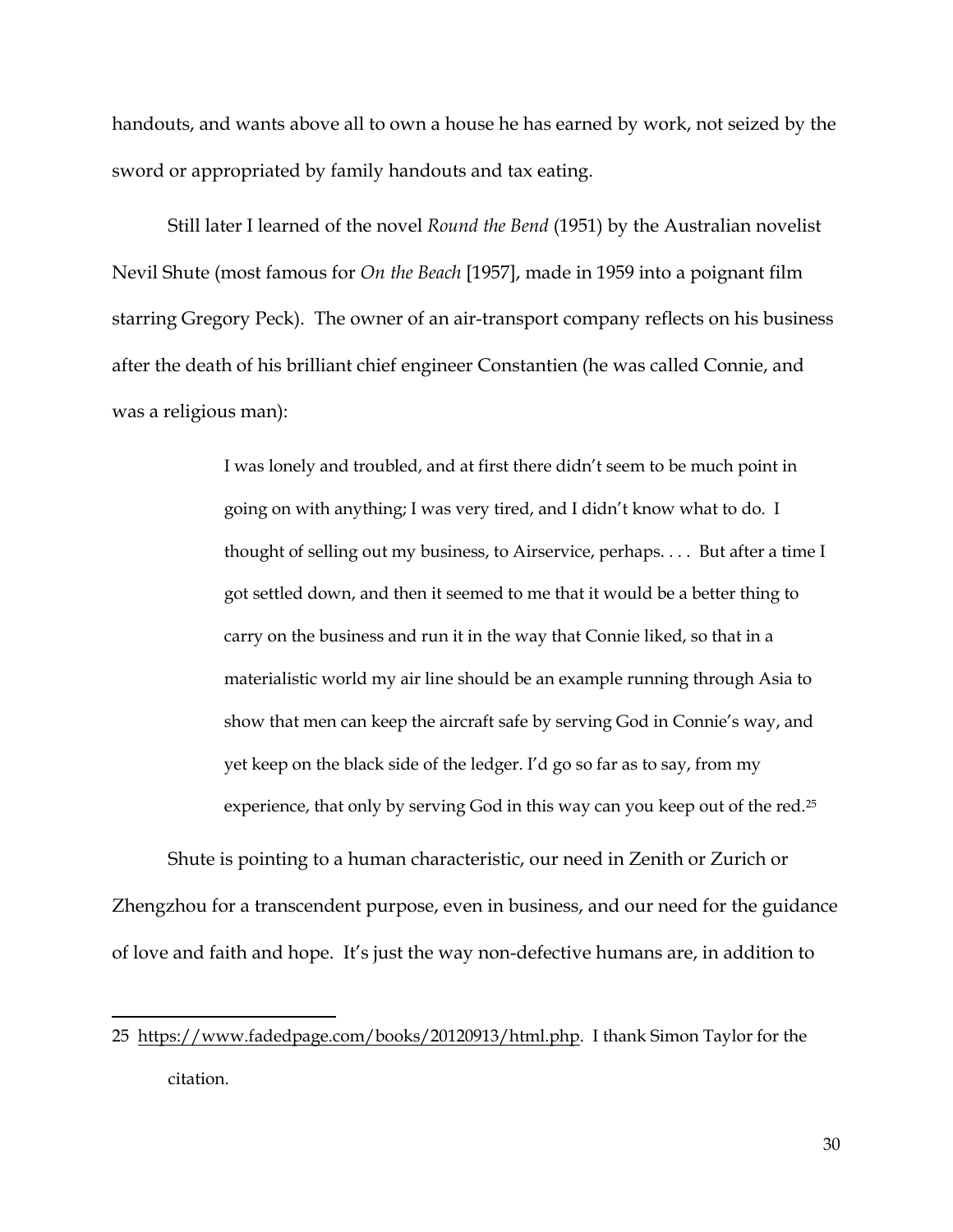their pursuit of prudent and material profit. Ordinary prudence is a virtue in humans. But the mere pursuit of profit is shared with all forms of life, from bacteria and moss through our cousins the great apes—and in effect, we have recently learned, even by non-life such as viruses. It is not especially human, or bourgeois, or "capitalistic." Max Weber indeed railed against the contrary notion, held without much reflection by the clerisy. "The notion that our rationalistic and capitalistic age," he wrote, "is characterized by a stronger economic interest than other periods is childish."<sup>26</sup> "This [greedy] impulse exists and has existed among waiters, physicians, coachmen, artists, prostitutes, dishonest officials, soldiers, nobles, crusaders, gamblers, and beggars. One may say that is has been common to all sorts and conditions of men at all times and in all countries of the earth, wherever the objective possibility of it is or has been given."<sup>27</sup>

So European literature, including American and Australian and English Indian literature and other offshoots, does sometimes talk about businessmen with less than sneering contempt. Consider for example the economistic rhetoric of Robert Frost's poetry, or Whitman's compendious view of what is admirable in human life. The share of such talk, though, is startlingly smaller than the share of life taken up in business,

<sup>26</sup> Weber, 1923, *General Economic History*, trans. Frank Knight, original English pub. Glencoe, IL: Free Press, 1927; New Brunswick, NJ: Transaction Books 1981, p. 355.

<sup>27</sup> Max Weber, 1904–1905, *The Protestant Ethic and the Spirit of Capitalism* (*Die protestantische Ethik und der Geist des Kapitalismus*), trans. T. Parsons (1930), from 1920 German edition. New York: Scribner's,1958, p. 17.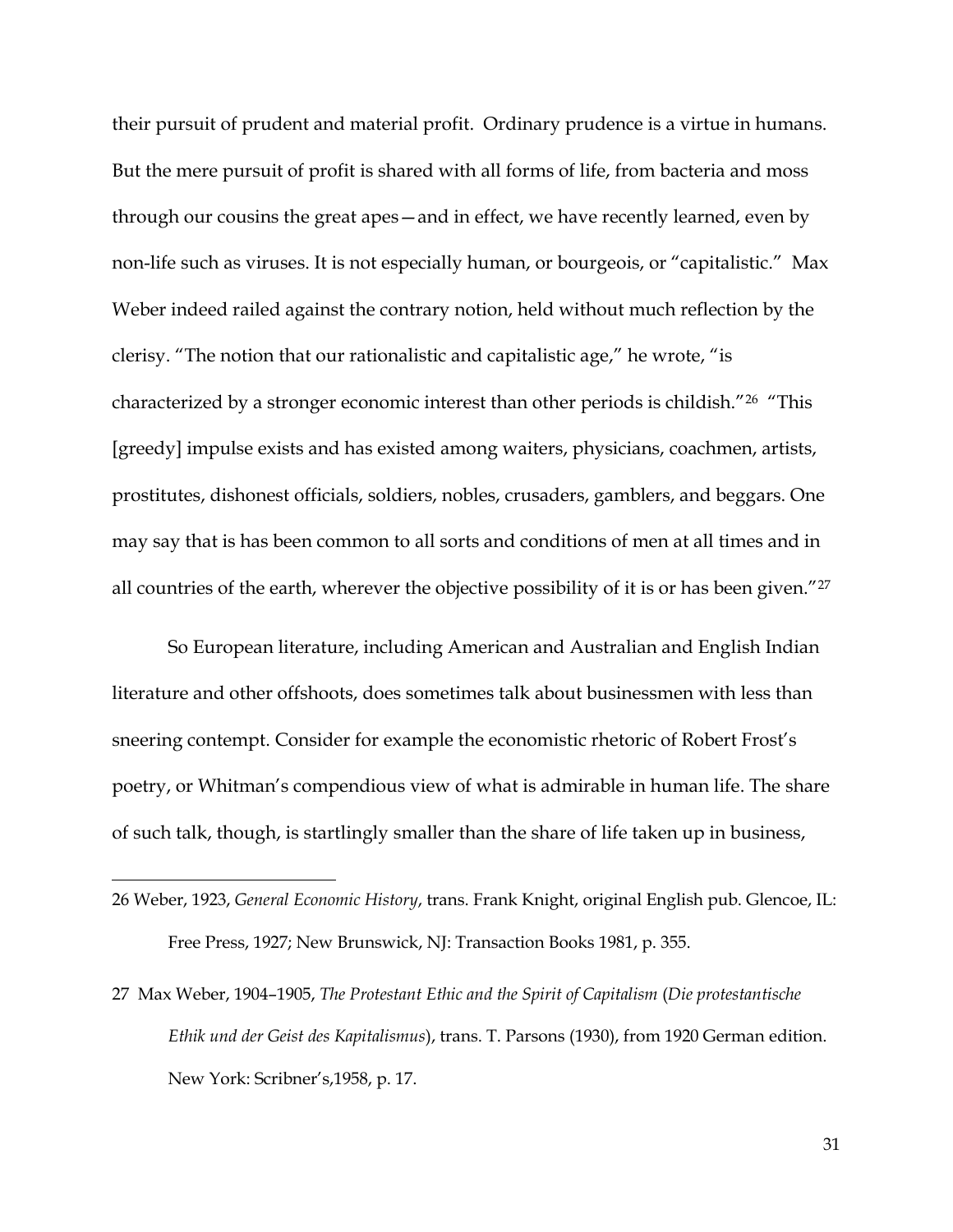whether by the bourgeoisie or by the clerisy, or for that matter by the ordinary professor when she goes to the grocery store. T. S. Eliot, though a banker and publisher, had exactly one poem referring with some respect to bourgeois life, "Gerontian," in the form of a report on a "business" trip by the kings of Orient to Bethlehem. Wallace Stevens, though a surety bond lawyer for the Hartford Accident and Indemnity Company, had none.

Carol Shields is rare among contemporary novelists in declaring that "a novelist must give her characters work to do." She cited the critic Emma Allen, who "believes that the great joy of detective fiction is watching the working hero being busy every minute." Shields complained, "I've read novels about professors who never step into a classroom. They are always on sabbatical or off to a conference in Hawaii."28 She had in mind, for example, Lodge's two other academic novels, *Changing Places* (1975) and *Small World* (1985). Love at home, or lust in Hawaii, gets more attention in fiction than does prudence or justice at work. Courage on the battlefield figures more in art and literature than enterprise in the market. Henry James's characters in *The Ambassadors* (1903) are financed in their dalliances abroad by some sort of manufacturing back in New England. One character says to another that he will later tell her what it is. But James pointedly neglects to fulfill the promise, and never reveals what the undoubtedly most vulgar manufacturing was, or who the despicable parental Babbitts were.

<sup>28</sup> Carol Shields, *Unless,* London and New York: Fourth Estate, 2002, paperback of 2003, p. 264.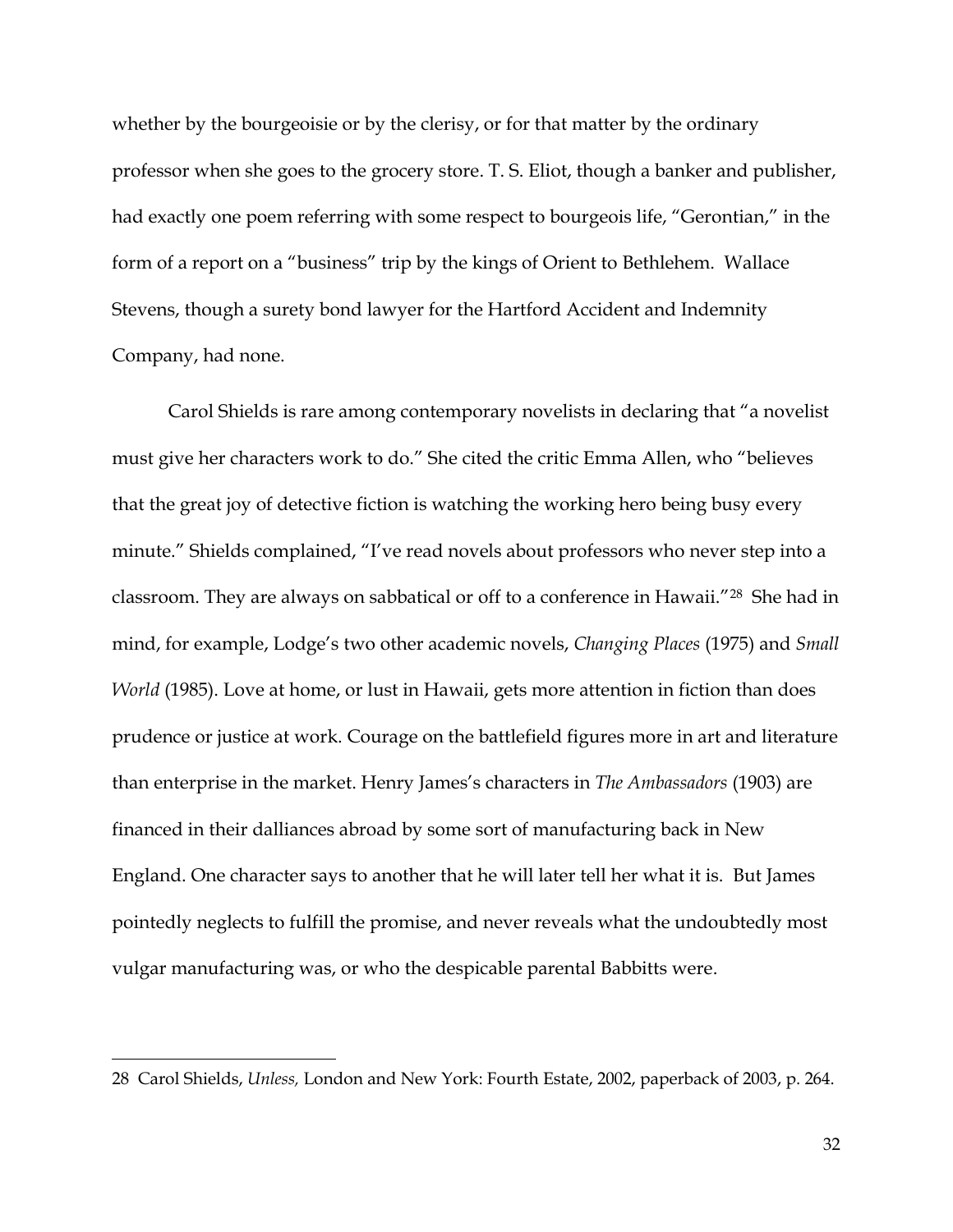Somehow we have traveled from the sunny realism of Adam Smith in the 18th century, and the liberal ideology framed by him and carried on by Mill and Thoreau, and the like, to a dark and unrealistic pessimism in the  $20<sup>th</sup>$  century  $-$  at just the time that bourgeois dignity was succeeding in massively enriching the world. We've traveled from the English Bishop Samuel Butler's belief in the early 18th century that "it is manifest fact that . . . the generality are frequently influenced by friendship, compassion, gratitude; and even a general abhorrence of what is base, and liking of what it fair and just" to Christopher Lasch's assertion in the late 20<sup>th</sup> century that we live in a culture of narcissism.29 We've traveled from Smith's belief that "the uniform, constant, and unmitigated effort of every man to better his condition . . . is frequently powerful enough to maintain the natural progress of things towards improvement" to Georg Lukács' assertion in his old age in the 1960s, after long experience as a communalist bureaucrat in Hungary, that "even the worst socialism is better than the best capitalism."<sup>30</sup>

<sup>29</sup> *The Works of Bishop Butler*, David E. White, ed., Rochester, NY: University of Rochester Press, Boydell & Brewer, 2006, p. 39..

<sup>30</sup> Adam Smith, *Wealth of Nations,* 1776, Glasgow Edition, p. 343 (II.iii.31); and Lukács quoted in Paul Lendvai, 1999, *The Hungarians: A Thousand Years of Victory in Defeat, r*rans. from the German by Ann Major, Princeton: Princeton University Press, 2003, p. 491.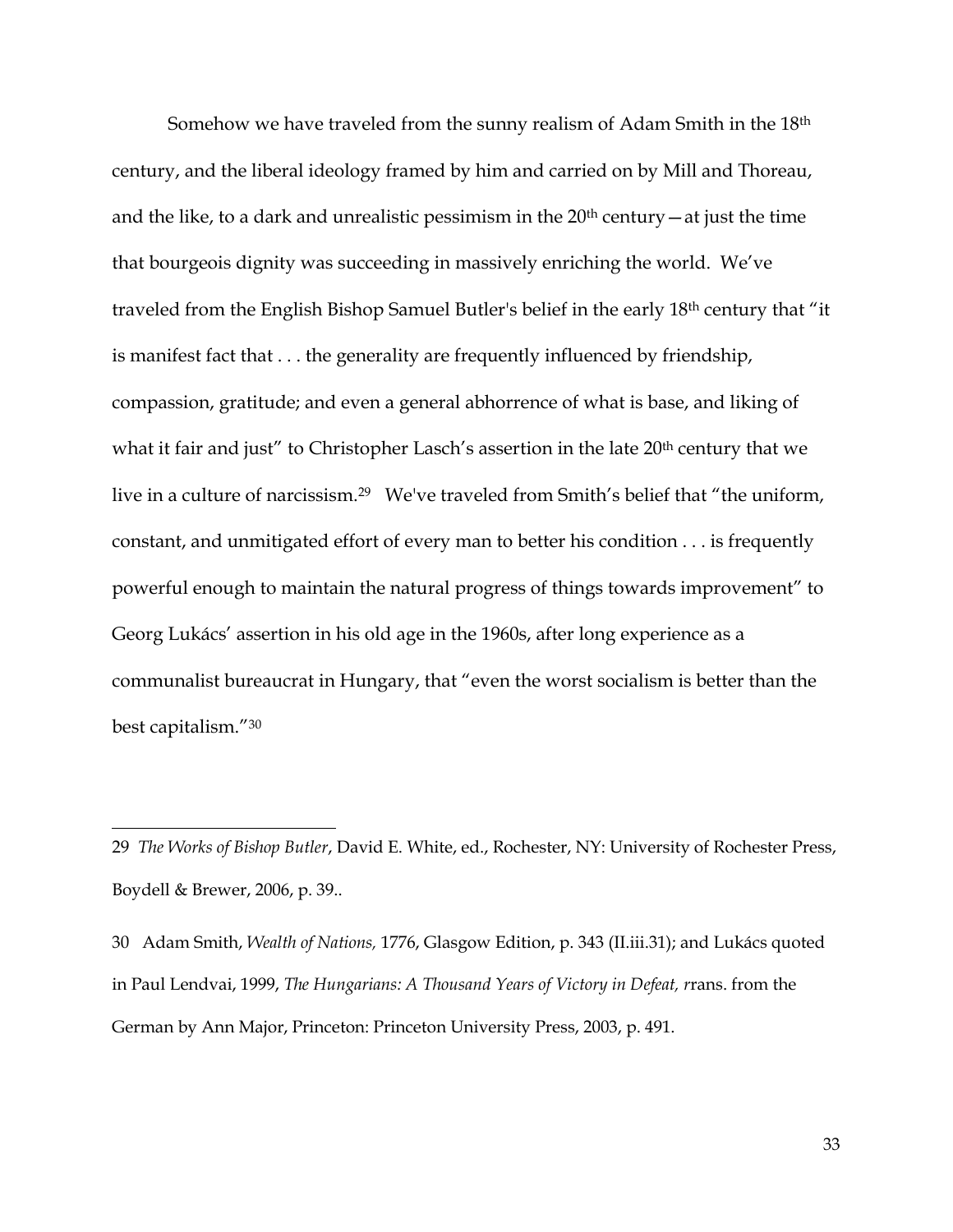German Romanticism was the detour following on from Rousseau. It still seems attractive to many, against the Scottish and liberal idea of letting people alone in their marketplaces to fashion a varied culture. I follow Isaiah Berlin in observing that one strand in Romance led to modern racism, by way of myths of *Kultur*, and another strand led to modern revolution, by way of myths of Action.<sup>31</sup> In high intellectuality the antiliberals were inspired on both sides by Hegel, substituting for the human action of individuals in society a single path laid down by the State.<sup>32</sup> On left or right the statist idea keeps being revived, as now on the right by Senator Rubio's "common-good capitalism, the Keynesian professor Mariana Mazzucato's state control of investment and innovation, the Harvard law professor Adrian Vermeule's "common-good constitutionalism," and the Notre Dame professor of political theory Patrick Deneen's Catholic anti-liberalism.<sup>33</sup>

<sup>31</sup> See for example Ignatieff, *Isaiah Berlin: A Life,* London: Metropolitan Books, 1998, pp. 245, 247, 248

<sup>32</sup> Jeffrey Tucker, *Right-Wing Collectivism: The Other Threat to Liberty*, Atlanta: Foundation for Economic Education, 2017.

<sup>33</sup> Discussed in George Will, "When American conservatism becomes un-American," *Washington Post*, May 29, 2020, and in more detail in McCloskey, "Why the Enemies of Liberalism Fail" [A review essay on Deneen's *Why Liberalism Fails*], *Modern Age*, Summer 2018, pp. 15-23; and Mazzucato in McCloskey and Alberto Mingardi, *The Illiberal and*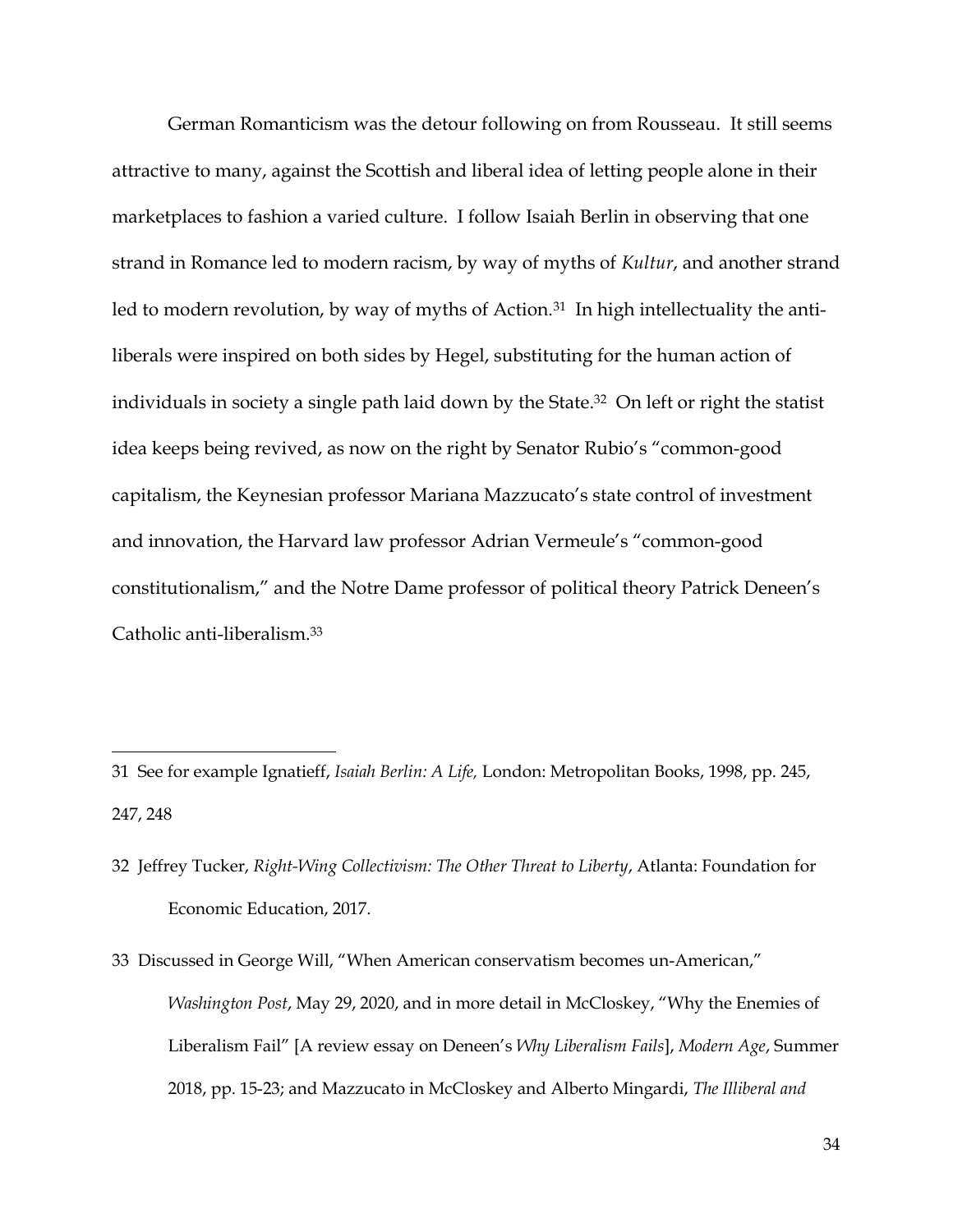The anti-bourgeois pose, and its specialization to anti-Middletown-bourgeoisie, is false, of course. Historians and sociologists who have benefited greatly from "capitalism" nonetheless attack it. The left and a good deal of the right have no idea how productive it has been, and take a non-historical approach: It could be sooooo much better, and I, at 29 years old, know how. Yet all actual bourgeois people have nontrading relations in their lives, and the trading itself is sociologically embedded. It is considered clever to sneer at businesspeople as prudence-only stick figures, in parodies like Marx's Mister Moneybags, and in the endless movie sneers at corporate conformity organized by Hollywood producers devoted to corporate conformity.

§

What then are we to infer? Clearly not that the US ever was or now is entirely liberal. The American colonies and their national offspring, as the economic historian Jonathan R. T. Hughes noted long ago, have had from the beginning a taste for violent interference in the lives of heretics, witches, slaves, Loyalists, Catholics, immigrants, Chinese, anarchists, union members, reds, homosexuals, civil rights workers, Blacks, Hispanics, and other irritating folk.<sup>34</sup> It is instead the claim that enterprise is America's

*Anti-Entrepreneurial State of Mariana Mazzucato*. Unpublished pamphlet/book, to be issued by the Adam Smith Institute, London, late in 2020. Draft of May 2020 available.

<sup>34</sup> J. R. T. Hughes, *Social Control in the Colonial Economy*, Charlottesville: University Press of Virginia, 1976.